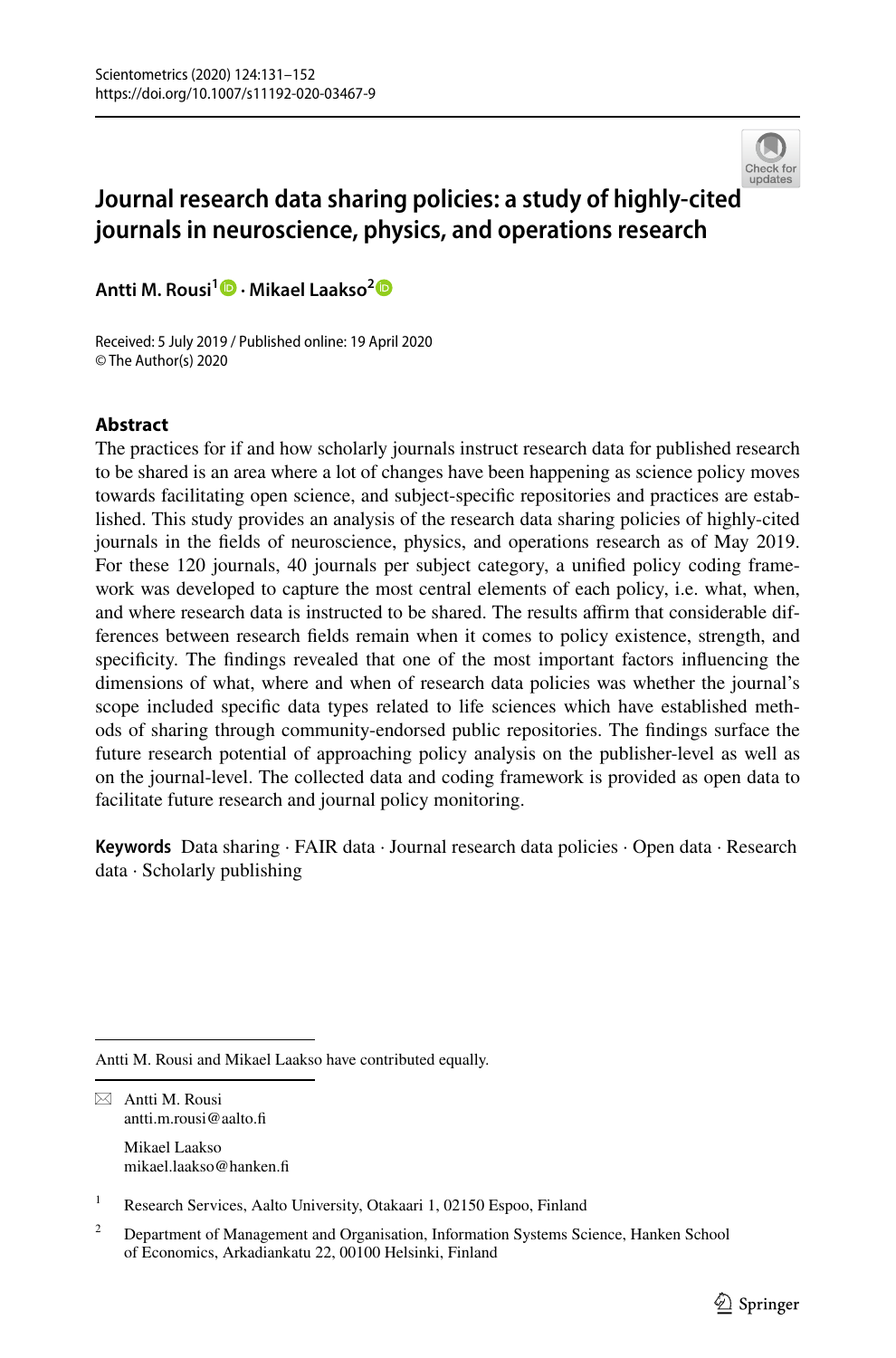# **Introduction**

The connection between a research article and its underlying data is strong and direct for authors involved in the preparation process of article manuscripts, but the immediate link can weaken or become completely absent as the article gets published without any data to support the reported fndings being made available for readers to access. Journal policies for research data sharing have been developing actively since over two decades ago (Piwowar and Chapman [2008](#page-21-0)), but only more recently has uptake among journals gained wider support, with progress so far having been observed to be uneven across disciplines (Resnik et al. [2019](#page-21-1)). Journal data sharing policies becoming more common and detailed can be perceived as part of the larger push towards open science driven by science policy as well as individual researchers, where open data sharing is a central element for making research more transparent, reproducible, and increasing its potential impact (McKiernan et al.  $2016$ ). A summarised way of expressing the various aims of this movement as it concerns research data are the FAIR principles, where research data is urged to be made fndable, accessible, interoperable, and reusable (Wilkinson et al. [2016](#page-21-3)). Due to the large emphasis on journal publications for disseminating new research fndings within most disciplines, journal data sharing policies have a large potential infuence on what, when, and where researchers make their research data available.

One factor infuencing the rate at which research data is shared has been the lack of incentives or requirements for researchers to do so—if data sharing is not necessary for getting funded or published then why do so? Data citations, i.e. citations to published datasets, are still an emerging practice not fully standardised nor a well-established metric in researcher merit systems. However, it has been found that research articles with shared research data receive a higher number of citations on average (Piwowar and Vision [2013](#page-21-4); Dorch et al. [2015](#page-20-0)). As the study reported in the present article will look closer at, some journals require authors to make the data associated with published articles publicly available. This requirement might act as a data sharing incentive for authors (as in "In order to get published in this forum I will have to make my data available, it is worth the extra efort"), but also as a potential deterrent for reluctant authors (as in "I will publish in some other journal that does not require data sharing for its articles"). The infuence of data sharing requirements on how researchers select which grants to apply fnancing from and which journals to publish in is still largely unknown.

In disciplines where infrastructures have been created for aggregating research data from individual studies the process of data sharing is well-integrated into the research process by being predictable, supported, and expected by all stakeholders. In disciplines where research data sharing is more sporadic and emerging, the initiative to share research data can be triggered late in the research process by, e.g. a journal requiring it upon publication of the article. The defnition and standards for research data is also still a developing practice within many disciplines where data formats and integration are not already wellestablished. For the purposes of transparency and reproducibility not all shared data is of equal quality. If there are no discipline-specifc standard formats to adhere to the level of detail and quality of documentation might be so low that the data gives limited utility for researchers who want to build upon the work in the future (Mbuagbaw et al. [2017](#page-21-5)). This is one of the reasons why there has been an ongoing shift towards peer-review processes that also increasingly include review of underlying data so as to get assurance of methodological integrity, the correct conclusions being drawn, and the utility of the dataset in its publicly shared form.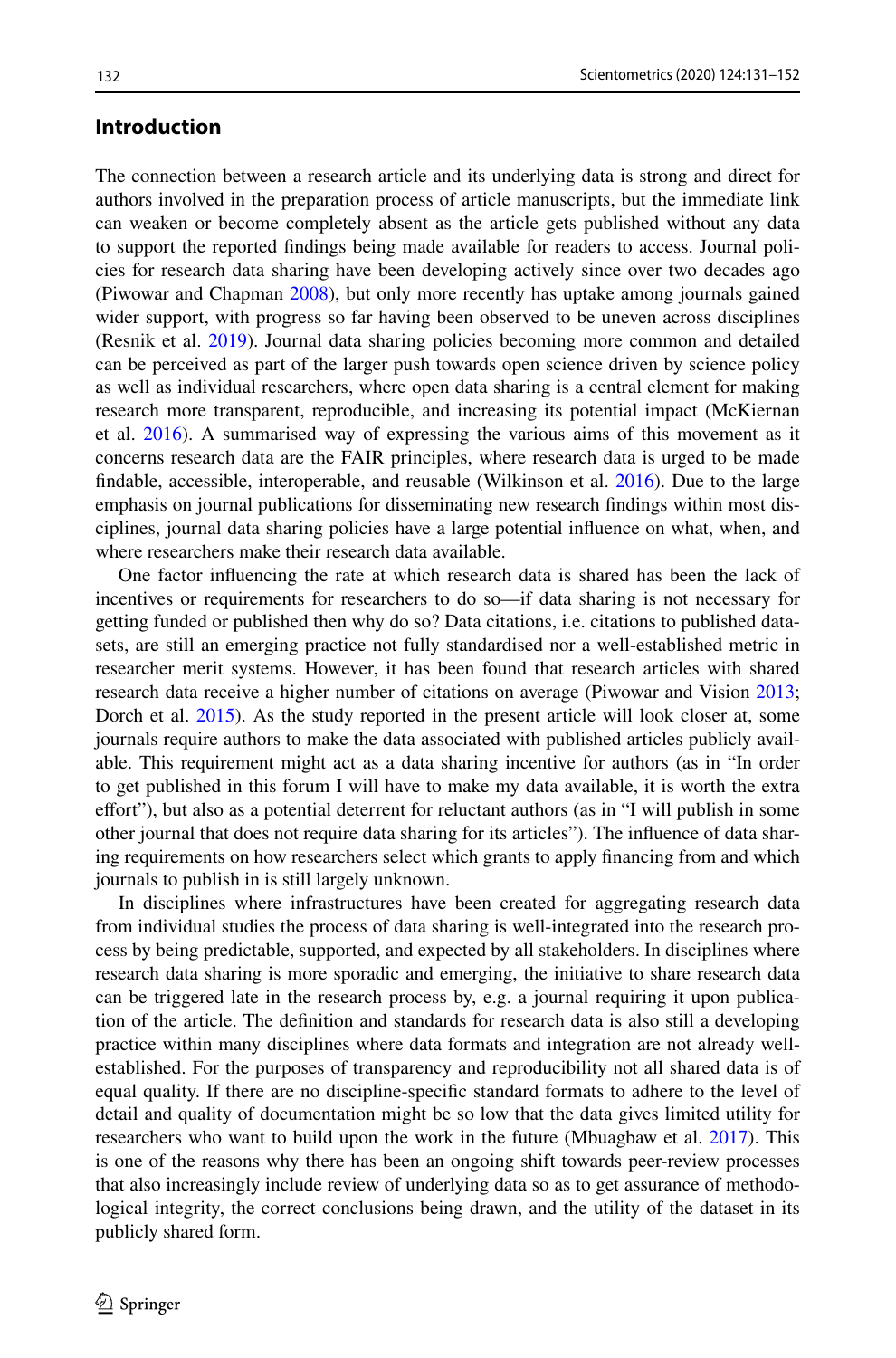For this study our main research questions is:

What do the journal data sharing policies within the felds of neuroscience, physics, and operations research instruct with regards to what, when, and where?

### **Literature review**

As briefy alluded to in the introduction, journals are not the only actors that infuence research data sharing, organisations such as research funders and research performing organisations (e.g. universities) have also developed policies that recommend or require researchers to make their research available to various degrees. There is a wealth of literature available on the broad landscape of research data sharing, however, we limit our focus to the context of data sharing as it relates to the activity of journal publishing and there specifcally on the ways that journals have (or have not) integrated research data sharing as part of their publication policies. Journal research data policies have actively been studied for over a decade, but what has remained a constant obstacle for making the results from various studies over time comparable is the variance in disciplinary focus, sample selection criteria, and the variation in how researchers have coded these policies. There is no universally adopted standard for journals to express their policies, which is one reason for why researchers have developed their own ways of making policies comparable to each other. In an attempt to summarise the diverse existing research on this topic, Table [1](#page-3-0) presents a summary of prior studies of journal research data and editorial policies.

As can be seen from Table [1](#page-3-0) research on the topic has been active during the last 10 years. Journal research data policies have previously been studied in the felds of environmental sciences (Weber et al. [2010](#page-21-6)), political science (Gherghina and Katsanidou [2013](#page-20-1)), genetics (Moles [2014](#page-21-7)), social sciences (Herndon and O'Reilly [2016](#page-20-2); Cro-sas et al. [2018](#page-20-3)), biomedical sciences (Vasilevsky et al. [2017](#page-21-8)) and through multidisciplinary approaches (Piwowar and Chapman [2008;](#page-21-0) Sturges et al. [2015;](#page-21-9) Blahous et al. [2016;](#page-20-4) Naughton and Kernohan [2016](#page-21-10); Castro et al. [2017;](#page-20-5) Resnik et al. [2019](#page-21-1)). Within the findings of recent multidisciplinary studies on journal research data policies, circa 50–65% of journals had a research data policy and 20–30% of these policies were either classifed as strong policies or mandated data sharing into a public repository (Sturges et al. [2015;](#page-21-9) Bla-hous et al. [2016;](#page-20-4) Naughton and Kernohan [2016\)](#page-21-10). Furthermore, studies suggest that journals with high Impact Factors also have the strongest data sharing policies (Vasilevsky et al. [2017;](#page-21-8) Resnik et al. [2019](#page-21-1)).

Prior studies have presented various classifcation frameworks for evaluation of journal' research data policies (Piwowar and Chapman [2008;](#page-21-0) Moles [2014](#page-21-7); Sturges et al. [2015;](#page-21-9) Herndon and O'Reilly [2016;](#page-20-2) Blahous et al. [2016;](#page-20-4) Crosas et al. [2018](#page-20-3); Resnik et al. [2019](#page-21-1)). As an overall trend, the classifcation frameworks of research data policies have become more detailed and intricate over time. High-level classifcations examining a perceived strength of policies, i.e. whether policies were in general seen as strong or weak, were frst to emerge and are used in more recent studies as well (e.g. Piwowar and Chapman [2008;](#page-21-0) Blahous et al. [2016\)](#page-20-4). However, a more intricate line of policy classifcations has emerged where coding schemes include up to 24 variables (e.g. Stodden, Guo and Ma [2013;](#page-21-11) Moles [2014;](#page-21-7) Vasilevsky et al. [2017](#page-21-8); Resnik et al. [2019](#page-21-1)). In most recent studies, specifc data types, such as life science data, are acknowledged as factors afecting journal data policies and included as variables in classifcation schemes (Vasilevsky et al. [2017;](#page-21-8) Resnik et al. [2019\)](#page-21-1).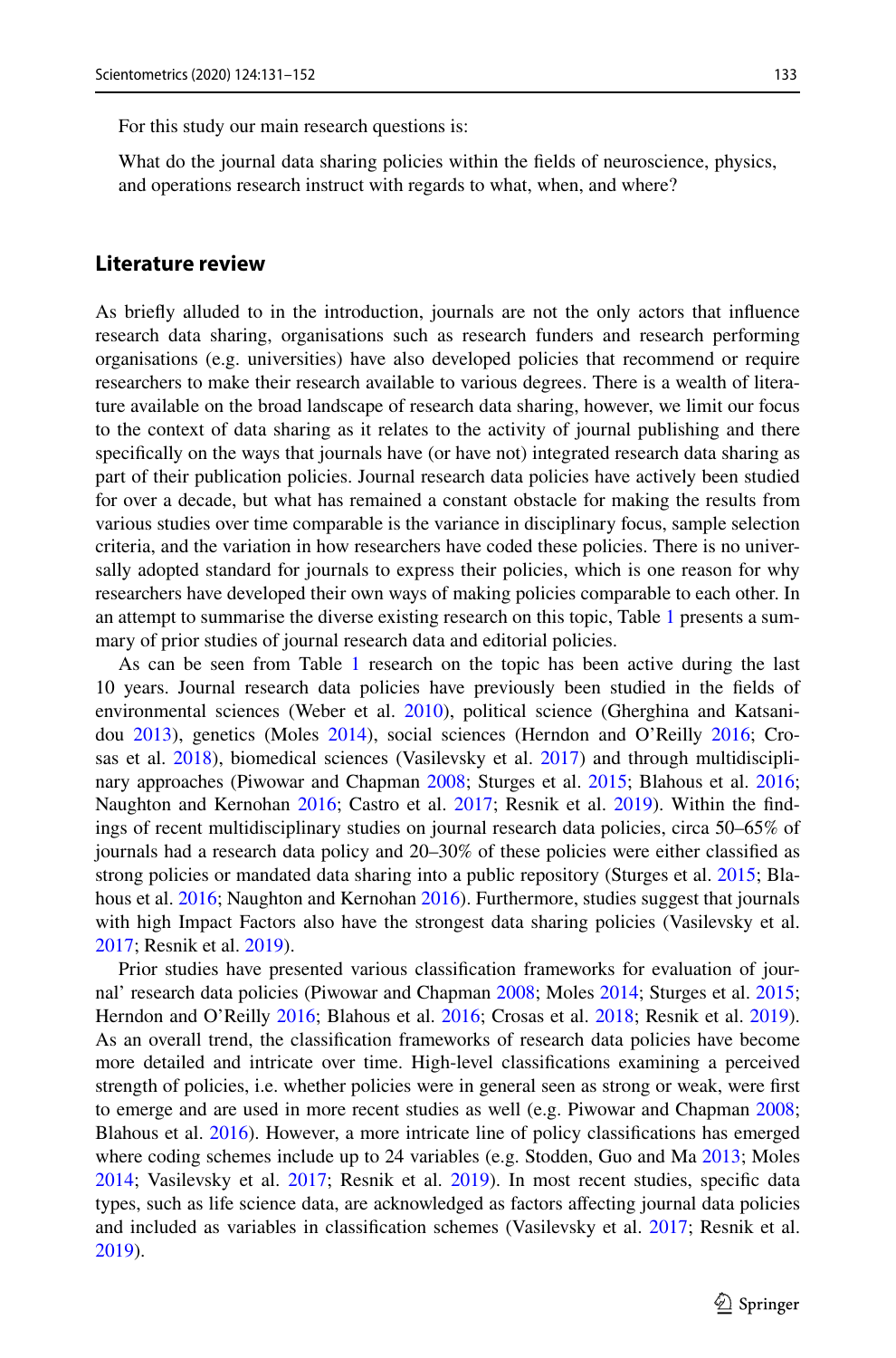<span id="page-3-0"></span>

| Study                            | Year policies                                           | Research                                                                                                                                                                                     | Journals studied | Nr of                                      | Main findings                                                                                                                                                                                                         | Are the following policy aspects studied?                                                                                                     |                                                                                                       |                                                                                                                                 |
|----------------------------------|---------------------------------------------------------|----------------------------------------------------------------------------------------------------------------------------------------------------------------------------------------------|------------------|--------------------------------------------|-----------------------------------------------------------------------------------------------------------------------------------------------------------------------------------------------------------------------|-----------------------------------------------------------------------------------------------------------------------------------------------|-------------------------------------------------------------------------------------------------------|---------------------------------------------------------------------------------------------------------------------------------|
|                                  | studied                                                 | discipline(s)                                                                                                                                                                                |                  | journals<br>that had<br>a data<br>policy   |                                                                                                                                                                                                                       | What                                                                                                                                          | Where                                                                                                 | When                                                                                                                            |
| Piwowar and<br>Chapman<br>(2008) | Unknown                                                 | includes<br>biological gene<br>Research which<br>microarrays<br>expression                                                                                                                   | $\overline{70}$  | 42 (60%)                                   | found to be relatively<br>17 of the policies were<br>weak and 23 strong                                                                                                                                               | related gene expression<br>Focus on publication-<br>microarray data<br>Yes                                                                    | Σò                                                                                                    | $\tilde{z}$                                                                                                                     |
| Weber et al.<br>(2010)           | Unknown                                                 | mental Sciences<br>tionary Biology<br>JCR categories<br>Ecology, Evolu-<br>and Environ-                                                                                                      | 307              | 42 (14%)                                   | be archived. 10% provide<br>and 4% require data to<br>archive, 6% give direc-<br>10% of journals request<br>tions on how the data<br>directions where to<br>should be shared                                          | Identifies policies with<br>directions on how to<br>share data<br>Yes                                                                         | tions where to<br>explicit direc-<br>policies with<br>Identifies<br>archive<br>Yes                    | $\tilde{z}$                                                                                                                     |
| Stodden et al.<br>$(2013)$       | 2012 (lon-<br>gitudinal<br>compari-<br>son)<br>2011 and | Statistics and<br>Probability, and<br>Multidiscipli-<br>tional Biology,<br>WoS categories<br>Mathematical<br>and Computa-<br>nary Sciences<br>+<br>4 additional<br>$\frac{4}{3}$<br>journals | 170              | 2011:56<br>$(33%)$<br>2012: 64<br>$(38\%)$ | increase in the number of<br>supplemental materials<br>code policies, and a 7%<br>cies, a 30% increase in<br>Between 2012 and 2013<br>increase of 16% in the<br>number of data poli-<br>there had been an<br>policies | tary information policies<br>policies, and supplemen-<br>publication-related data<br>policies, software code<br>Differentiates between<br>Yes | between poli-<br>cies that offer<br>the object in<br>Differentiates<br>hosting for<br>question<br>Yes | and policies where<br>this is not required<br>between data that<br>upon submission<br>should be shared<br>Differentiates<br>Yes |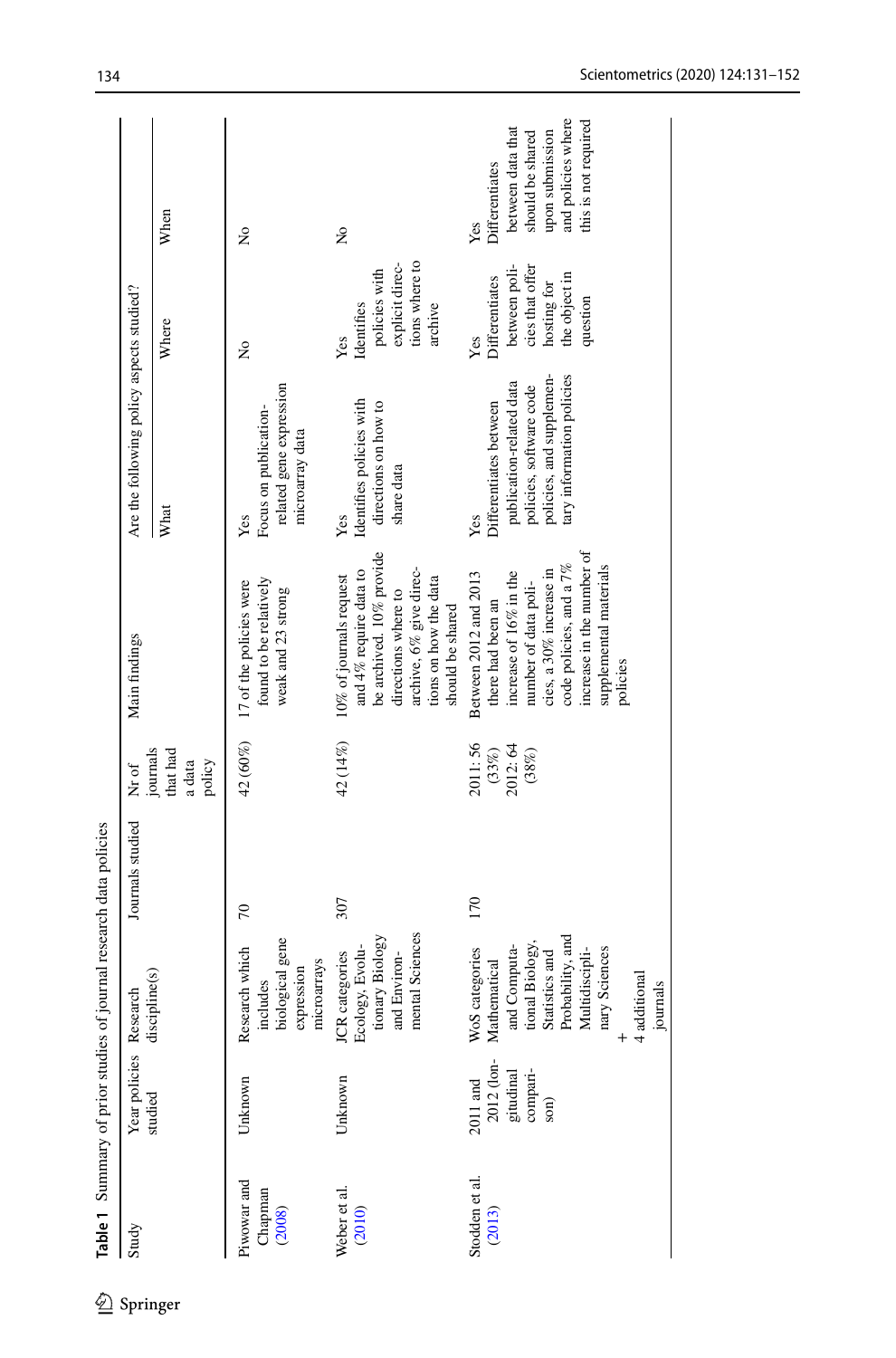| Table 1 (continued)                   |                        |                                                                                                                                    |                                                                                                                                                         |                                          |                                                                                                                                                                                                                                                                                                                                                                                                                        |                                                                                                                               |                                                                                        |                                                                                                                                  |
|---------------------------------------|------------------------|------------------------------------------------------------------------------------------------------------------------------------|---------------------------------------------------------------------------------------------------------------------------------------------------------|------------------------------------------|------------------------------------------------------------------------------------------------------------------------------------------------------------------------------------------------------------------------------------------------------------------------------------------------------------------------------------------------------------------------------------------------------------------------|-------------------------------------------------------------------------------------------------------------------------------|----------------------------------------------------------------------------------------|----------------------------------------------------------------------------------------------------------------------------------|
| Study                                 | Year policies Research |                                                                                                                                    | Journals studied                                                                                                                                        | Nr of                                    | Main findings                                                                                                                                                                                                                                                                                                                                                                                                          | Are the following policy aspects studied?                                                                                     |                                                                                        |                                                                                                                                  |
|                                       | studied                | discipline(s)                                                                                                                      |                                                                                                                                                         | journals<br>that had<br>a data<br>policy |                                                                                                                                                                                                                                                                                                                                                                                                                        | What                                                                                                                          | Where                                                                                  | When                                                                                                                             |
| Gherghina and<br>Katsanidou<br>(2013) | 2011                   | Political Science                                                                                                                  | excluding such<br>without a web-<br>Citation Index<br>from the 2010<br>site or papers<br>ence journals<br>not based on<br>Political Sci-<br>data<br>120 | 19 (16%)                                 | policies were found to be<br>be followed, and strongly<br>journal data policy avail-<br>cific in the procedures to<br>should happen, inclusive<br>ability and the following<br>of all types of data, spe-<br>vague on when sharing<br>The study found positive<br>factors: journal impact,<br>factor, journal age, and<br>generality of journal<br>correlation between<br>Most of the existing<br>audience<br>enforced | Focuses on "What types of<br>data require sharing?"<br>Yes                                                                    | ż                                                                                      | process of manu-<br>Focuses on "When<br>is data sharing<br>required in the<br>script submis-<br>sion?<br>Yes                     |
| Moles (2014)                          | 2014                   | PLoS Geneties, Geneties<br>ies, Geneties<br>ies, Geneties<br>Research,<br>European Jour-<br>nal of Medical<br>Genetics<br>Genetics |                                                                                                                                                         | 4 (100%)                                 | mum 24 point achievable<br>quantitatively score data<br>Data-PE framework can<br>be applied in practice to<br>journals scored between<br>policies. The example<br>Focuses on demonstrat-<br>ing how the proposed<br>7 and 17 of the maxi-                                                                                                                                                                              | "Dimensions" variables<br>scope of data is consid-<br>ered in the "Format",<br>Technical format and<br>"Metadata", and<br>Yes | "Stewardship"<br>are captured<br>instructions<br>variable<br>Location<br>in the<br>Yes | Time of data sharing<br>review" variables<br>tions" and "Peer<br>part of the "Pre-<br>is considered as<br>Existing Condi-<br>Yes |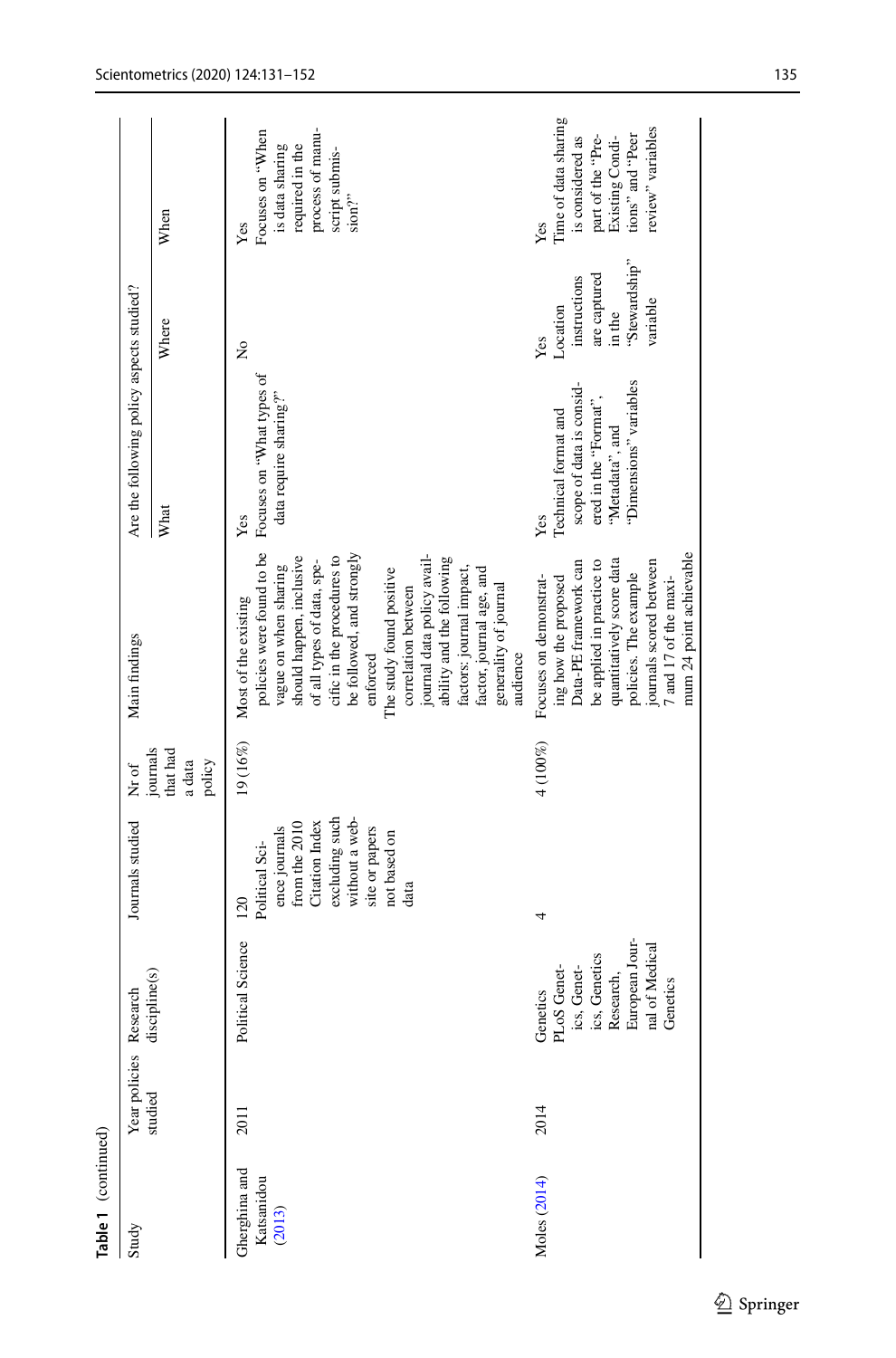| Study                                  | Year policies Research |                                | Journals studied                                                                                                 | Nr of                                    | Main findings                                                                                                                                                                                                                                                                                                               | Are the following policy aspects studied?       |                                                                                 |                                                                                         |
|----------------------------------------|------------------------|--------------------------------|------------------------------------------------------------------------------------------------------------------|------------------------------------------|-----------------------------------------------------------------------------------------------------------------------------------------------------------------------------------------------------------------------------------------------------------------------------------------------------------------------------|-------------------------------------------------|---------------------------------------------------------------------------------|-----------------------------------------------------------------------------------------|
|                                        | studied                | discipline(s)                  |                                                                                                                  | journals<br>that had<br>a data<br>policy |                                                                                                                                                                                                                                                                                                                             | What                                            | Where                                                                           | When                                                                                    |
| Zenk-Möltgen<br>and Lepthien<br>(2014) | Unknown                | Sociology                      | part of the WoS<br>the category of<br>$(SSCI)$ in $2013$<br>Journals listed in<br>sociology as<br>$\frac{40}{5}$ | 101 (72%)                                | where a recommendation<br>and Professional Society<br>5% of journals were found<br>available. Another 67%<br>Association of Learned<br>to have an explicit data<br>policy provided by the<br>to make data available<br>mend data to be made<br>referred to a common<br>Publishers (ALPSP)<br>policy and recom-<br>is stated | ż                                               | ż                                                                               | ż                                                                                       |
| Sturges et al.<br>$(2015)$             | Unknown                | Social Sciences<br>Science and | 371, split between 185 (50%)<br>top and bottom<br>ranked in JCR                                                  |                                          | framework from Piwowar<br>policies contained patchy<br>and inconsistent informa-<br>policies found 76% were<br>tion. Of the 230 journal<br>found to be weak, with<br>The journal data sharing<br>and Chapman (2008)<br>the rest being strong<br>Adapted classification                                                      | 2 categories: Vague,<br>named data types<br>Yes | Named reposi-<br>3 categories:<br>repository<br>Unnamed<br>Vague<br>tory<br>Yes | On publication or<br>With submission<br>For peer review<br>3 categories<br>later<br>Yes |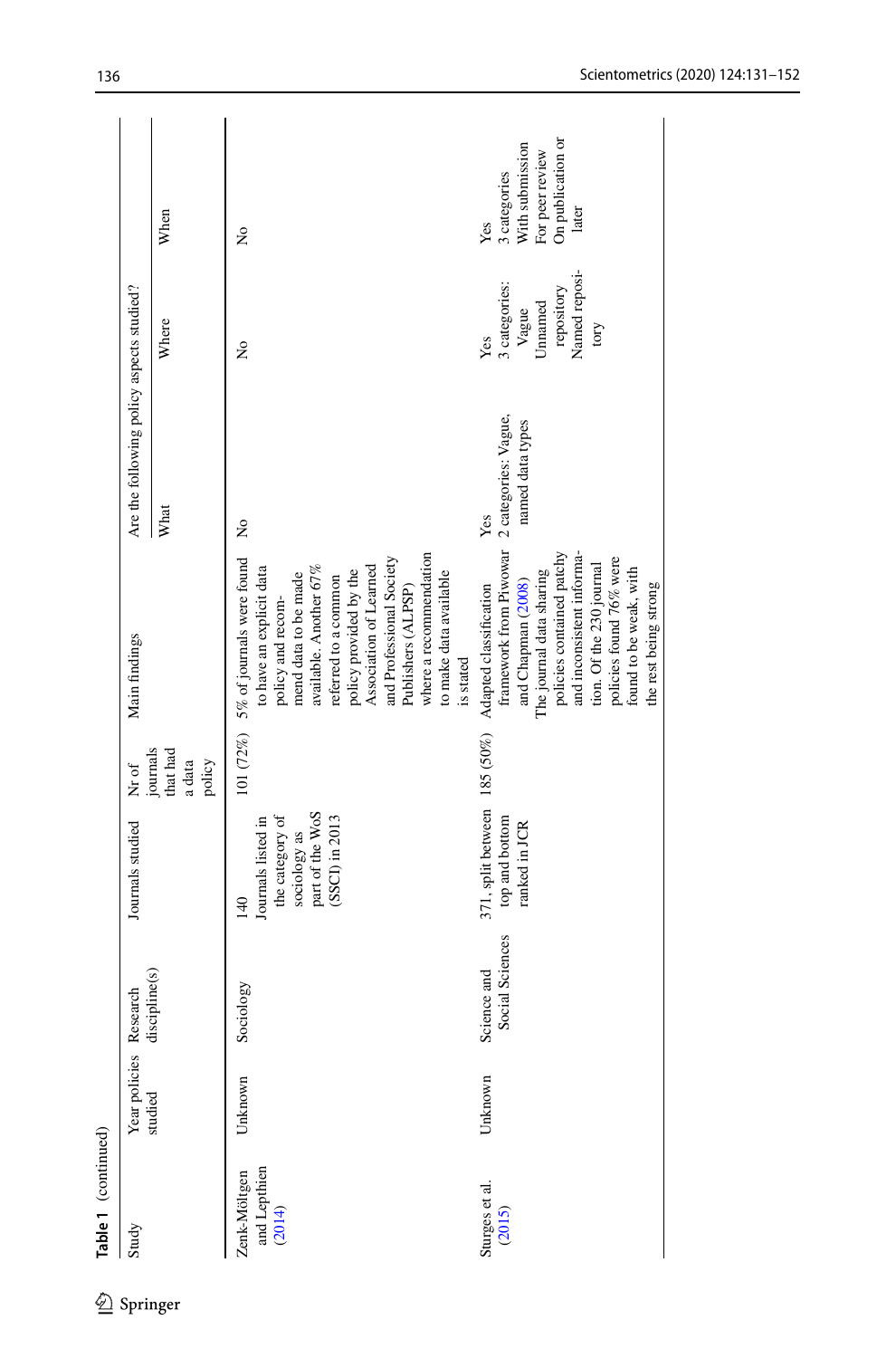| Table 1 (continued)            |                                                           |                                                                                                                              |                                                                                                                                                         |                                           |                                                                                                                                                                                                                                                                                                                                                                                                    |                                                                                                      |                                                                                                                                                    |                                                                                                                                                      |
|--------------------------------|-----------------------------------------------------------|------------------------------------------------------------------------------------------------------------------------------|---------------------------------------------------------------------------------------------------------------------------------------------------------|-------------------------------------------|----------------------------------------------------------------------------------------------------------------------------------------------------------------------------------------------------------------------------------------------------------------------------------------------------------------------------------------------------------------------------------------------------|------------------------------------------------------------------------------------------------------|----------------------------------------------------------------------------------------------------------------------------------------------------|------------------------------------------------------------------------------------------------------------------------------------------------------|
| Study                          | Year policies Research                                    |                                                                                                                              | Journals studied                                                                                                                                        | Nr of                                     | Main findings                                                                                                                                                                                                                                                                                                                                                                                      | Are the following policy aspects studied?                                                            |                                                                                                                                                    |                                                                                                                                                      |
|                                | studied                                                   | discipline(s)                                                                                                                |                                                                                                                                                         | journals<br>that had<br>a data<br>policy  |                                                                                                                                                                                                                                                                                                                                                                                                    | What                                                                                                 | Where                                                                                                                                              | When                                                                                                                                                 |
| O'Reilly (2016)<br>Herndon and | 2015 (lon-<br>gitudinal<br>compari-<br>son)<br>$2003$ and | Relations, Polit-<br>Social Sciences<br>International<br>ical Science,<br>Economics,<br>Sociology)<br>Finance,<br>(Business/ | 2003 under 5<br>listed in JCR<br>different SS<br>categories<br>100, top 20<br>journals                                                                  | 2003:10<br>$(10\%)$<br>$2015:39$<br>(39%) | Main focus on quantitative<br>longitudinal comparison<br>of policies                                                                                                                                                                                                                                                                                                                               | requiring data or requir-<br>ing data + reproduction<br>Differentiates between<br>code/syntax<br>Yes | Differentiates<br>instructions<br>repositories<br>through the<br>for sharing<br>${\rm\thinspace jound}$ or<br>between<br>external<br>Yes           | between policies<br>that instruct data<br>post-publication<br>submission and<br>those that have<br>sharing with<br>Differentiates<br>policies<br>Yes |
| Blahous et al.<br>(2016)       | 2014                                                      | Journals included<br>Scopus subject<br>from 11 cross-<br>disciplinary<br>categories                                          | ranked journals<br>from 11 Scopus<br>added manually<br>534 (Top 20-40<br>Some individual<br>journals also<br>Subject Cat-<br><b>SJR 2012</b><br>egories |                                           | mentary material policies<br>arge discrepancy between<br>breakdown of results per<br>Supplementary Material<br>weak data policies, and<br>policies, 66 (19%) had<br>212 (61%) had supple-<br>347 (65%) 4 policy categories (No,<br>$(20\%)$ had strong data<br>Weak, and Strong. 68<br>in the sciences versus<br>social sciences, arts<br>policies of journals<br>and humanities. No<br>discipline | ż                                                                                                    | policies were<br>Differentiates<br>repositories<br>journal and<br>mentioned<br>in the data<br>reposito-<br>between<br>recorded<br>ries. All<br>Yes | ż                                                                                                                                                    |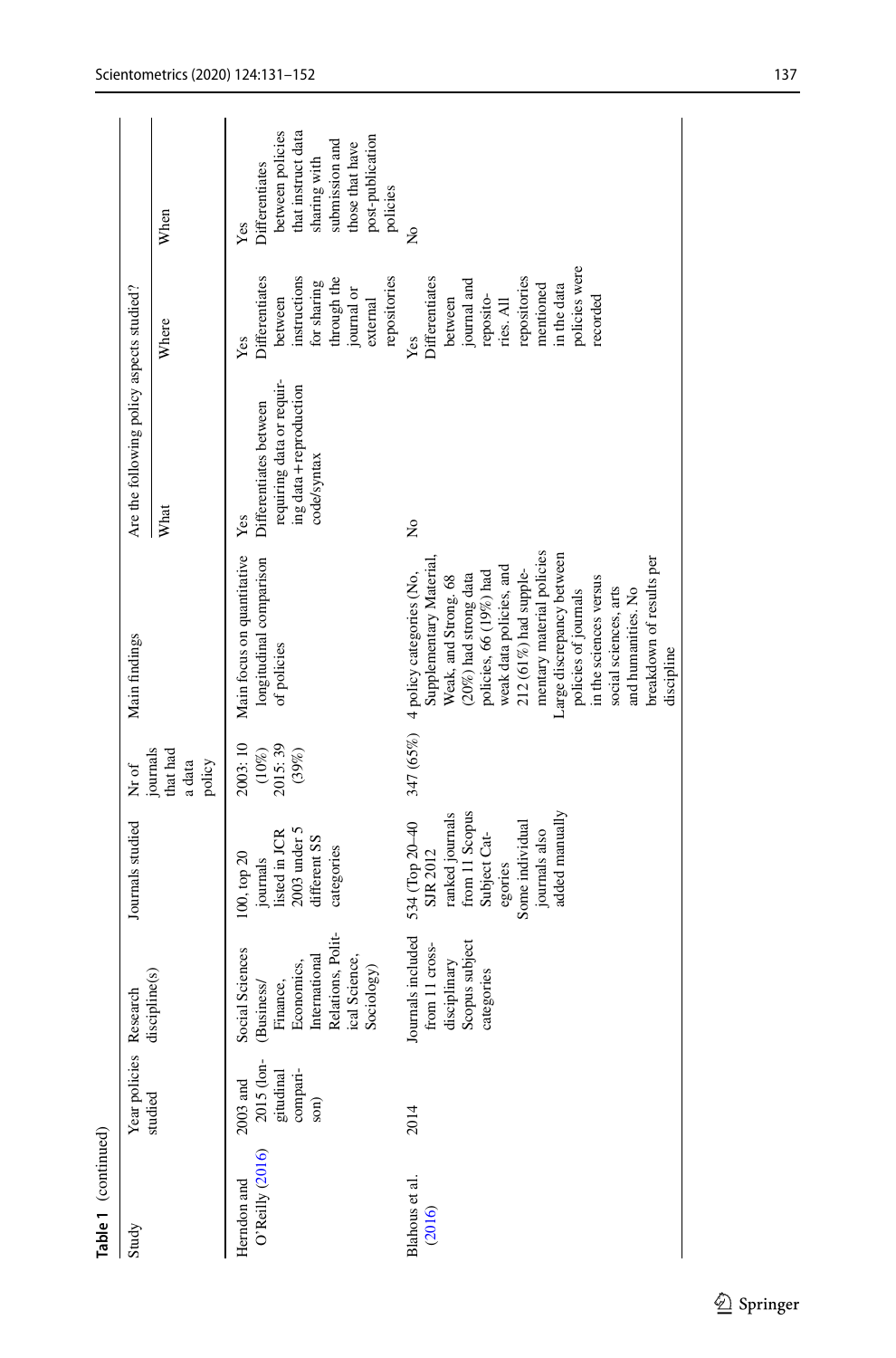| Study<br>Springer                  | Year policies Research                                    |                                 | Journals studied                                                                                                                                                                                                                | Nr of                                                                                                                                                    | Main findings                                                                                                                                                                                                                                                                                                                                         |             | Are the following policy aspects studied?                                               |                                                           |
|------------------------------------|-----------------------------------------------------------|---------------------------------|---------------------------------------------------------------------------------------------------------------------------------------------------------------------------------------------------------------------------------|----------------------------------------------------------------------------------------------------------------------------------------------------------|-------------------------------------------------------------------------------------------------------------------------------------------------------------------------------------------------------------------------------------------------------------------------------------------------------------------------------------------------------|-------------|-----------------------------------------------------------------------------------------|-----------------------------------------------------------|
|                                    | studied                                                   | discipline(s)                   |                                                                                                                                                                                                                                 | journals<br>that had<br>a data<br>policy                                                                                                                 |                                                                                                                                                                                                                                                                                                                                                       | What        | Where                                                                                   | When                                                      |
| Naughton and<br>Kernohan<br>(2016) | Unknown                                                   | social sciences<br>Sciences and | information but<br>$(2015)$ and split<br>a similar set of<br>in Sturges et al<br>social sciences<br>reported to be<br>journals used<br>based around<br>250 top ranked<br>sciences and<br>between the<br>No further<br>journals, | 130 (52%)<br>journals<br>journals<br>science<br>science<br>50 (40%)<br>81 (65%)<br>among<br>among<br>overall<br>social<br>$\overline{\text{the}}$<br>dhe | journals mandated some<br>et al. (2015). 30% of the<br>data sharing when 'data<br>to imply deposit of data<br>A 7% increase in journal<br>based around a similar<br>data policy prevalence<br>sharing' is interpreted<br>(science $45.8\%$ , social<br>in a public repository<br>since an earlier study<br>journal set in Sturges<br>science $10.5\%$ | ž           | Only considered<br>public reposi-<br>deposit to<br>including<br>policies<br>tory<br>Yes | $\tilde{z}$                                               |
| Castro et al.<br>(2017)            | 2017 (lon-<br>gitudinal<br>compari-<br>son)<br>$2015$ and | disciplines<br>₹                | which 50 of the<br>sions apply), of<br>domly selected<br>from the DOA1<br>journals was a<br>some exclu-<br>language OA<br>journals ran-<br>targeted OJS<br>100 English-<br>subset                                               | 28(28%)                                                                                                                                                  | Also studied data citation<br>framework from Stodden<br>scription-based journals.<br>The study found that OA<br>journals are less or no<br>likely to have a strong<br>policy, and much less<br>one compared to sub-<br>more likely to have a<br>Adapted classification<br>et al. (2013)<br>policies                                                   | $\tilde{z}$ | Differentiates<br>the place of<br>deposit is<br>specified<br>whether<br>Yes             | Differentiates when<br>data sharing is<br>required<br>Yes |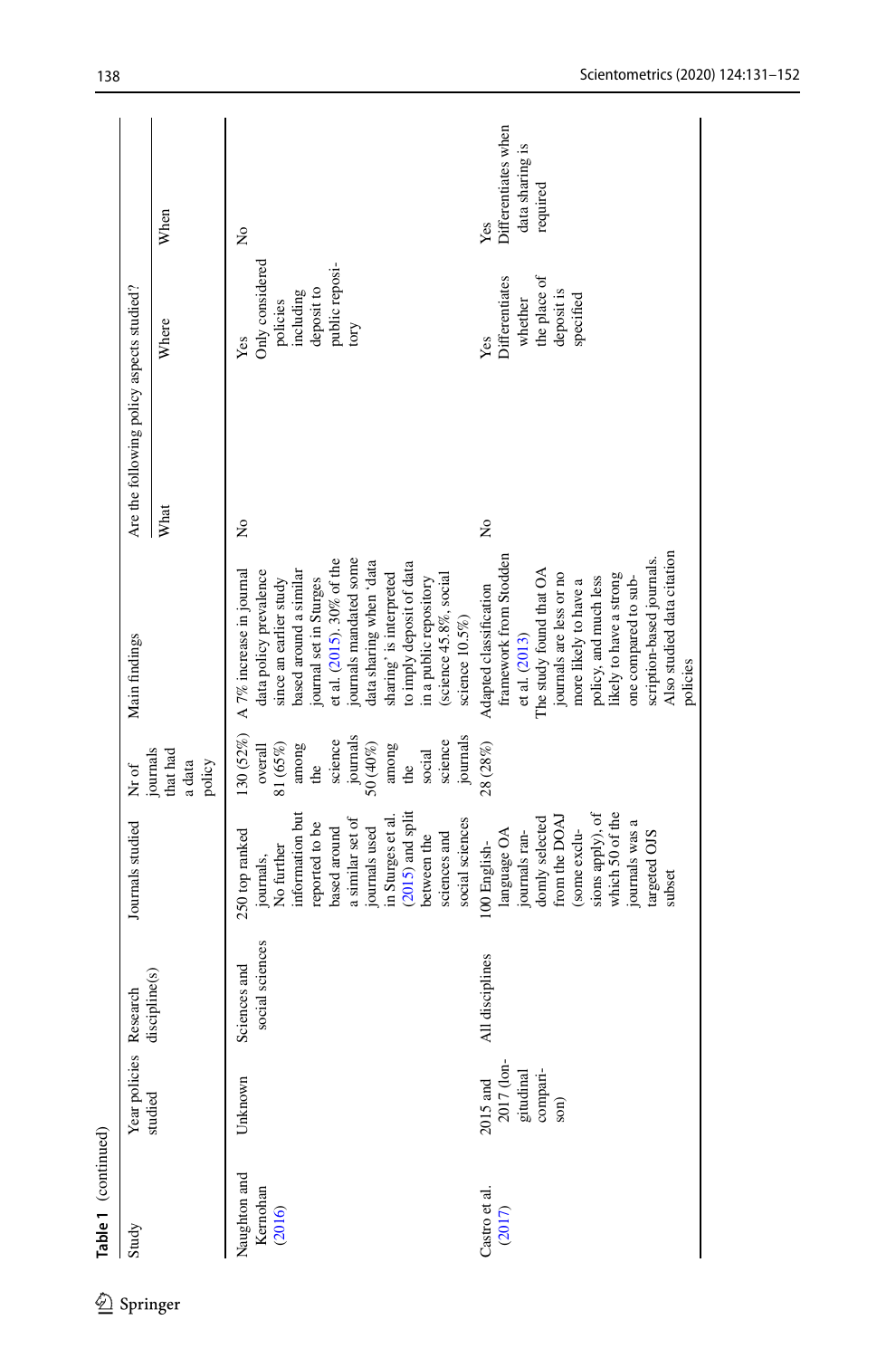| Table 1 (continued)         |                        |                                                                                                                                                                                                                                                                                                                                                     |                                                                                                                                                                                   |                                          |                                                                                                                                                                                                                                                                                                                                                                                                                                                                                                                                                                                                                                                                                                                          |                                                                                                                             |                                                                                                 |             |  |
|-----------------------------|------------------------|-----------------------------------------------------------------------------------------------------------------------------------------------------------------------------------------------------------------------------------------------------------------------------------------------------------------------------------------------------|-----------------------------------------------------------------------------------------------------------------------------------------------------------------------------------|------------------------------------------|--------------------------------------------------------------------------------------------------------------------------------------------------------------------------------------------------------------------------------------------------------------------------------------------------------------------------------------------------------------------------------------------------------------------------------------------------------------------------------------------------------------------------------------------------------------------------------------------------------------------------------------------------------------------------------------------------------------------------|-----------------------------------------------------------------------------------------------------------------------------|-------------------------------------------------------------------------------------------------|-------------|--|
| Study                       | Year policies Research |                                                                                                                                                                                                                                                                                                                                                     | Journals studied                                                                                                                                                                  | Nr of                                    | Main findings                                                                                                                                                                                                                                                                                                                                                                                                                                                                                                                                                                                                                                                                                                            | Are the following policy aspects studied?                                                                                   |                                                                                                 |             |  |
|                             | studied                | discipline(s)                                                                                                                                                                                                                                                                                                                                       |                                                                                                                                                                                   | journals<br>that had<br>a data<br>policy |                                                                                                                                                                                                                                                                                                                                                                                                                                                                                                                                                                                                                                                                                                                          | What                                                                                                                        | Where                                                                                           | When        |  |
| Vasilevsky et al.<br>(2017) | 2016                   | Molecular Biol-<br>journals<br>WoS categories:<br>Biochemistry and<br>phy, Develop-<br>mental Biology,<br>Biomedical<br>Engineering,<br>Engineering,<br>nary Sciences,<br>ogy, Medical<br>Informatics,<br>Microbiology,<br>Microscopy,<br>Multidiscipli-<br>ogy, Biology,<br>Cell Biology,<br>Crystallogra-<br>and Neuro-<br>Biomedical<br>sciences | top quartiles by<br>impact factor or<br>individual jour-<br>number of arti-<br>in 2013. Some<br>cles published<br>filtered to the<br>nals excluded<br><b>Journal</b> lists<br>318 |                                          | framework from Stodden<br>sharing was required as a<br>9.1% of journals required<br>require data sharing than<br>condition of publication.<br>data sharing, but did not<br>23.3% of journals had a<br>state that it would affect<br>were not more likely to<br>data but did not require<br>mentioned data sharing<br>11.9% of journals explic-<br>statement encouraging<br>High impact factors jour-<br>strongly related to the<br>strongest data sharing<br>nals were particularly<br>publication decisions.<br>authors to share their<br>subscription journals<br>217 (68%) Adapted classification<br>Open access journals<br>it. 9.1% of journals<br>itly stated that data<br>et al. (2013)<br>indirectly<br>policies | eomic, and/or genomic<br>address protein, prot-<br>for policies that only<br>Separate classification<br>data sharing<br>Yes | recommended<br>Has 5 different<br>for types of<br>by policies<br>categories<br>locations<br>Yes | $\tilde{z}$ |  |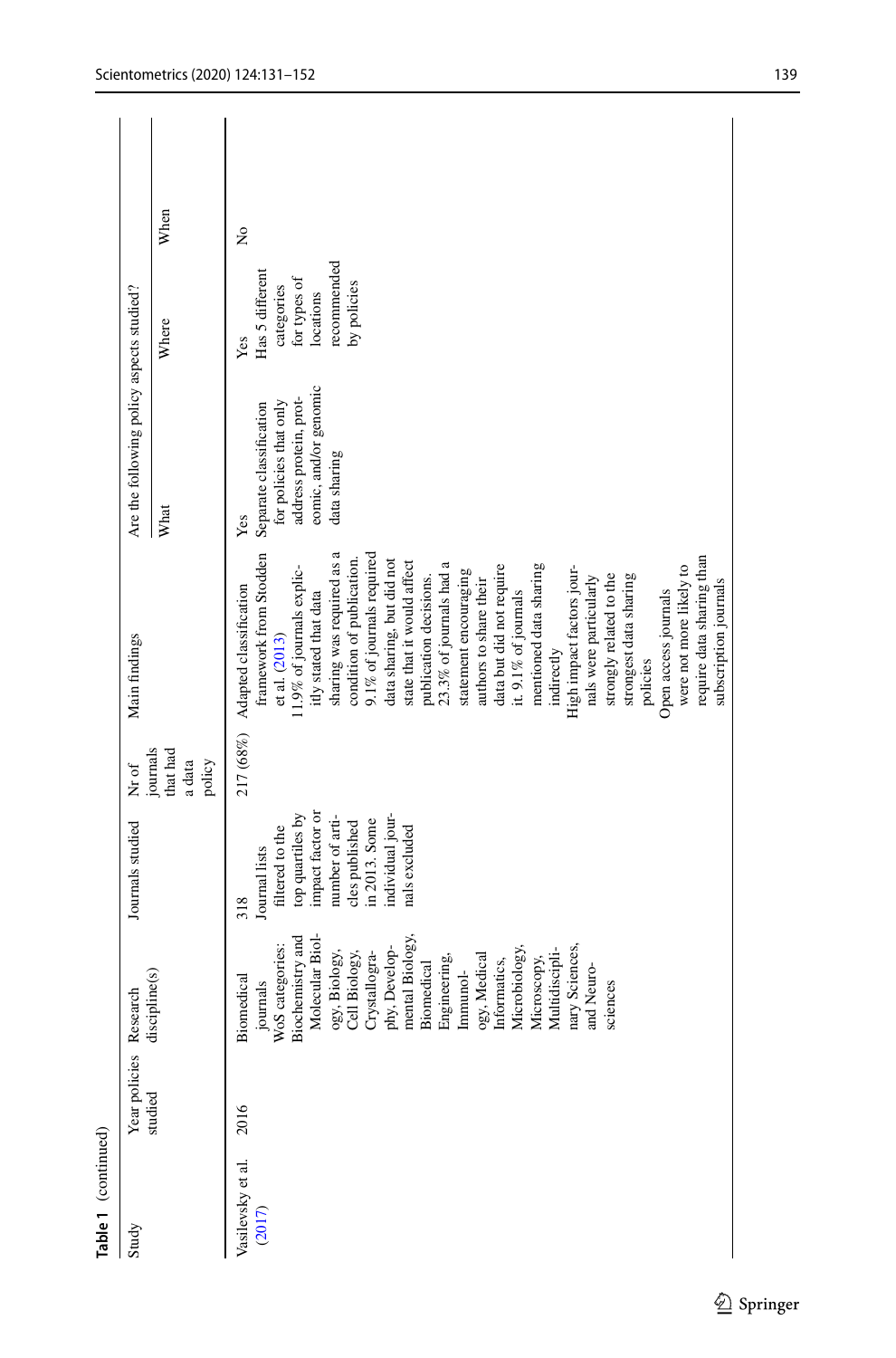| Are the following policy aspects studied?<br>Main findings<br>Nr of<br>Journals studied | What<br>journals<br>that had<br>a data<br>policy | qualitative data were<br>Differentiates whether<br>addressed explicitly<br>Yes<br>155 (53%) Around a third of the jour-<br>have room to improve in<br>data sharing. Many data<br>political science require<br>clarity and explicit data<br>policies were found to<br>nals in economics and<br>sharing requirements<br>journals listed<br>JCR under 6<br>separate SS<br>categories<br>291 (top 50 | and/or genomic data, 2)<br>for policies relating to<br>computer code, and 3)<br>1) protein, proteomic,<br>Separate classification<br>clinical trial data<br>Yes<br>data sharing policy. Jour-<br>available data banks; and<br>policies; use shared data<br>as a rationale for sharing<br>discipline are associated<br>nals with higher Impact<br>Factors are more likely<br>deposit of specific data<br>in peer review; require<br>refer to reproducibility<br>with the presence of a<br>252 (56%) Both impact factors and<br>to have data sharing<br>types into publicly<br>data<br>447 |
|-----------------------------------------------------------------------------------------|--------------------------------------------------|--------------------------------------------------------------------------------------------------------------------------------------------------------------------------------------------------------------------------------------------------------------------------------------------------------------------------------------------------------------------------------------------------|------------------------------------------------------------------------------------------------------------------------------------------------------------------------------------------------------------------------------------------------------------------------------------------------------------------------------------------------------------------------------------------------------------------------------------------------------------------------------------------------------------------------------------------------------------------------------------------|
| Year policies Research<br>Table 1 (continued)                                           | discipline(s)<br>studied                         | nomics, Sociol-<br>and Anthropol-<br>Relations, Eco-<br>Social sciences<br>WoS categories<br>Political Sci-<br>International<br>ogy, History,<br>Psychology,<br>ence and<br>0g <sub>0</sub><br>Unknown<br>Crosas et al.<br>(2018)                                                                                                                                                                | Several scientific<br>social sciences<br>biology, clini-<br>mathematics,<br>cal sciences,<br>physics, and<br>disciplines,<br>including<br>Unknown<br>Resnik et al.<br>(2019)                                                                                                                                                                                                                                                                                                                                                                                                             |

 $\underline{\mathcal{D}}$  Springer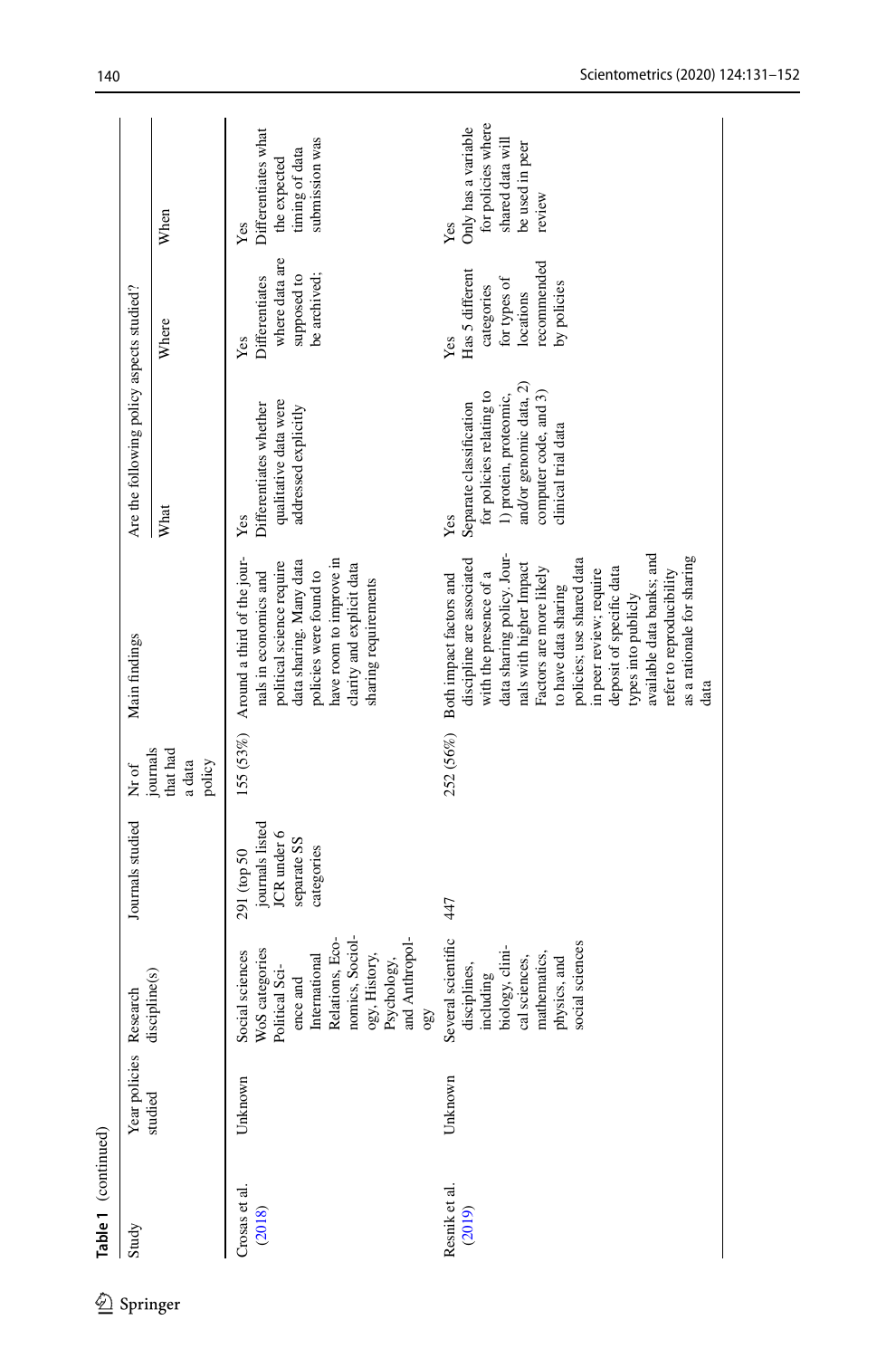Journal research data policies related to felds of neuroscience, physics and operations research have previously been examined as follows. Vasilevsky et al. ([2017\)](#page-21-8) examined research data policies of 318 biomedical journals and found that 21% of journals required data sharing and, in addition, 14.8% journals addressed only sharing of protein, proteomic, and/or genomic data. Of biomedical journals of that addressed research data in their editorial policies, the most recommended methods of data sharing were public repositories (57.6%) and data hosted in the journals' online platforms (20.7%) (Vasilevsky et al. [2017](#page-21-8)). In general, the journal research data policies of physics and mathematics (operations research is often considered as a feld related to applied mathematics) have been previously examined through large multidisciplinary approaches (Resnik et al. [2019\)](#page-21-1). Even though the focus of Womack's [\(2015](#page-21-13)) study was not on journal research data policies per se, his fndings ofer insight into research data practices within the felds of physics and mathematics. These including that even though only 25% of the 50 sampled articles representing mathematics used original data, the share of available data was relatively high (31.6%). Within the feld of physics, Womack [\(2015](#page-21-13)) observed that even though 88% of the 50 articles representing the feld used data (either original data or reused data), only in 8% of articles was the data available for reuse. More detailed domain-specifc analyses of journals in the felds of physics and operations research would be benefcial to gain a better understanding of the current state of policies and their intricacies.

A recent paper by Jones et al. [\(2019](#page-20-6)) provides an overview of research data policies for all journals published by Taylor & Francis and Springer Nature. Taylor & Francis launched their data sharing policy initiative for journals at the start of 2018 ofering journals fve diferent standardised policies of various policy strength. By the end of the year, the average uptake of their basic data policy (encouragement to share data when possible) ranged between 71 and 83% across journals in various disciplines. Springer Nature started rolling out standardised research data policies for their approximately 2600 journals in 2016, having four diferent types of standard statements ranging from encouragements (Type 1 and 2) to requirements (Type 3 and 4). As of November 2018 more than 1500 Springer Nature journals have adopted one these four policies, some slightly modifed to accommodate for disciplinary specifcity. The distribution of policies in ascending order of policy strength: Type 1 (39%), Type 2 (34%), Type 3 (26%), and Type 4 ( $\lt 1\%$ ). Based on the overview of Jones, Grant and Hrynaszkiewicz [\(2019](#page-20-6)), which authors are employed at one of the two publishers, there seems to be momentum in more journals adopting data sharing policies that are expressed in standardised way across the publisher-level.

Looking beyond these two publishers and very recent developments, prior longitudinal studies confrm growth in scientifc journals adopting research data policies. In their longitudinal study of 170 journals representing computational sciences, Stodden, Guo and Ma [\(2013](#page-21-11)) observed that the amount of research data policies increased by 16% between 2012 and 2013, along with increases in code (30%) and supplementary materials policies (7%). Herndon and O'Reilly ([2016](#page-20-2)) observed that within the period of 2003–2015, the amount of high Impact Factor social science journals having a research data policy increased from 10 to 39%. Furthermore, their fndings also suggest that on average the policies of 2015 are more exact and demanding than their 2003 counterparts (Herndon and O'Reilly [2016](#page-20-2), 229). Castro et al. [\(2017\)](#page-20-5) found that research data policies of a sampled set of multidisciplinary open access journals did not show signs of adoption of stronger data policies observed during 2 years interval of 2015–2017. Even though the amount of longitudinal studies is limited and earlier domain specifc studies have not been replicated recently to observe change in the journal policies, the observations of Stodden et al. ([2013](#page-21-11)) and Herndon and O'Reilly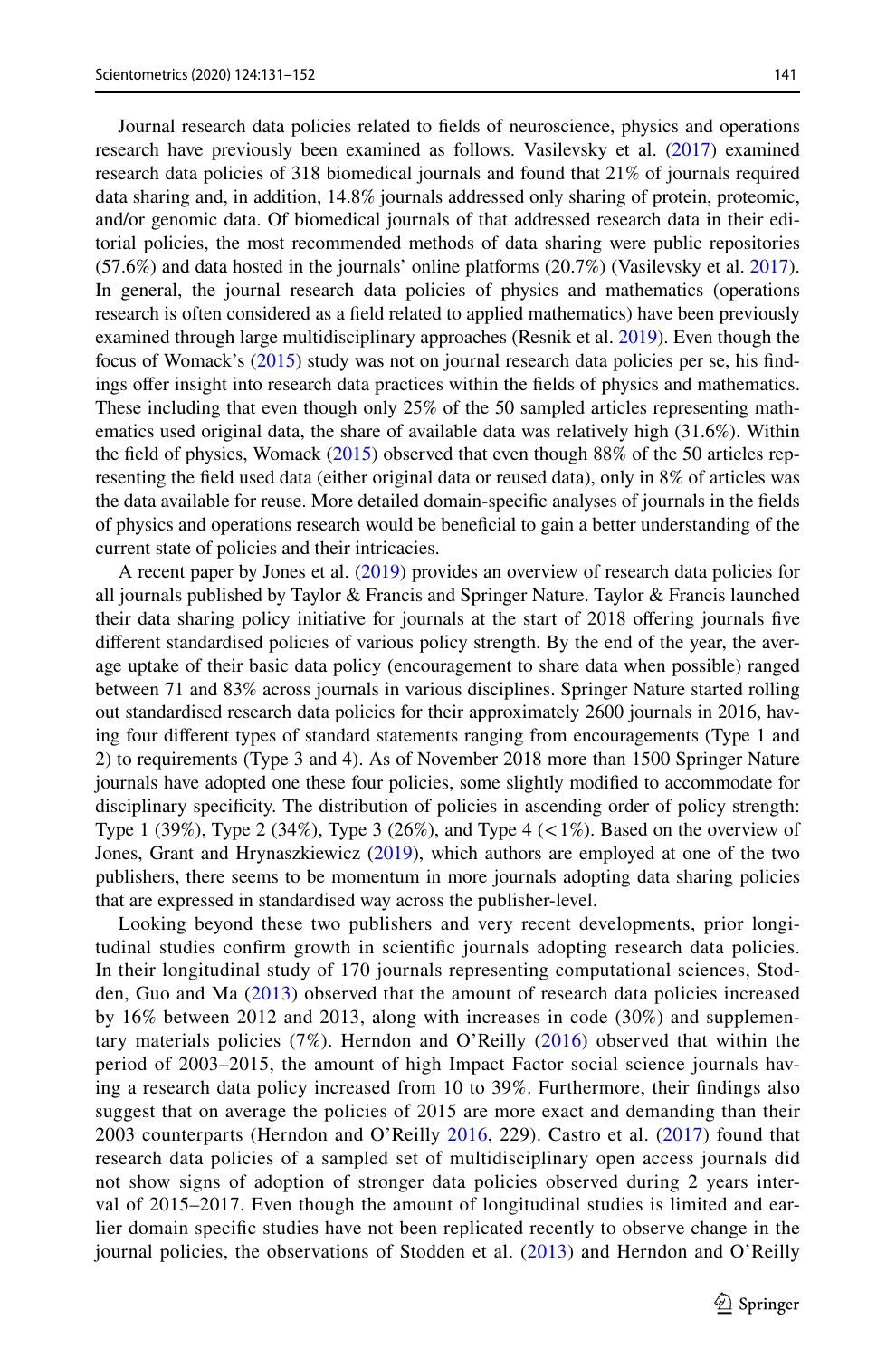$(2016)$  $(2016)$  combined with the editorial efforts reported by Jones et al.  $(2019)$  $(2019)$  suggests that scientifc journals are more frequently adopting research data policy and that these policies are becoming more demanding. Previous studies also support the notion that it is more common for journals with higher Impact Factor ranking to have data policies.

The development of common frameworks for journals to express, and by extension for researchers to study journal data policies, has been gradually improving over the last decade. In Table [1](#page-3-0) we summarised how 14 previous studies had approached development and use of journal selection and coding frameworks. The frst study directly on journal data policies by Piwowar and Chapman [\(2008](#page-21-0)) relied on relatively crude classifcation of 70 journals into categories of "No", "Weak", or "Strong", while the most recent by Resnik et al. ([2019](#page-21-1)) incorporated an extensive 24-point framework in a study of 447 journals. For this study we will incorporate a scaled down 14-point framework that is capable of registering the central variables relating to the questions of what, where, and when data is to be shared based on policies from highly cited journals from diferent disciplines. Previously, an analysis on what, where, and when dimensions of research data policies has been done by at a multidisciplinary level by Sturges et al. ([2015\)](#page-21-9). However, Sturges et al. ([2015](#page-21-9), p. 2449) focused on providing recommendations regarding research data policies of scientifc journals and presented their empirical fndings at a very general level without domain specifc diferences, for example. The present study takes the approach of what, where, and when data is to be shared based on coding categories that are mutually exclusive, which helps comparisons between journals representing diferent felds of science, for example. The framework and data collection methodology is described more closely in the following section.

### **Methodology**

### **Research aim of the empirical study**

To answer the research question of the present study, an empirical study was conducted. Given the multitude of previously developed journal research data policy frameworks and quickly developing feld of research data related editorial policies (e.g. Jones et al. [2019](#page-20-6)), the present article seeks to gain recent in-depth observations by conducting a qualitative analysis of current journal policies within the felds of neuroscience, physics and operations research. The felds of physics and operations research were included in the analysis due to lack of detailed studies of journal data policies of these felds. By incorporating neuroscience journals into the analysis, the present study seeks to understand the research data policies of physics and operations research journals in relation to felds whose data policies are afected by inclusion of life science data (e.g. protein, proteomic, genetic and genomic data). Although the above three felds are science, technology and medicine related disciplines, previous studies suggest that they could have diferent approaches to underlying research data (Womack [2015](#page-21-13); Vasilevsky et al. [2017\)](#page-21-8).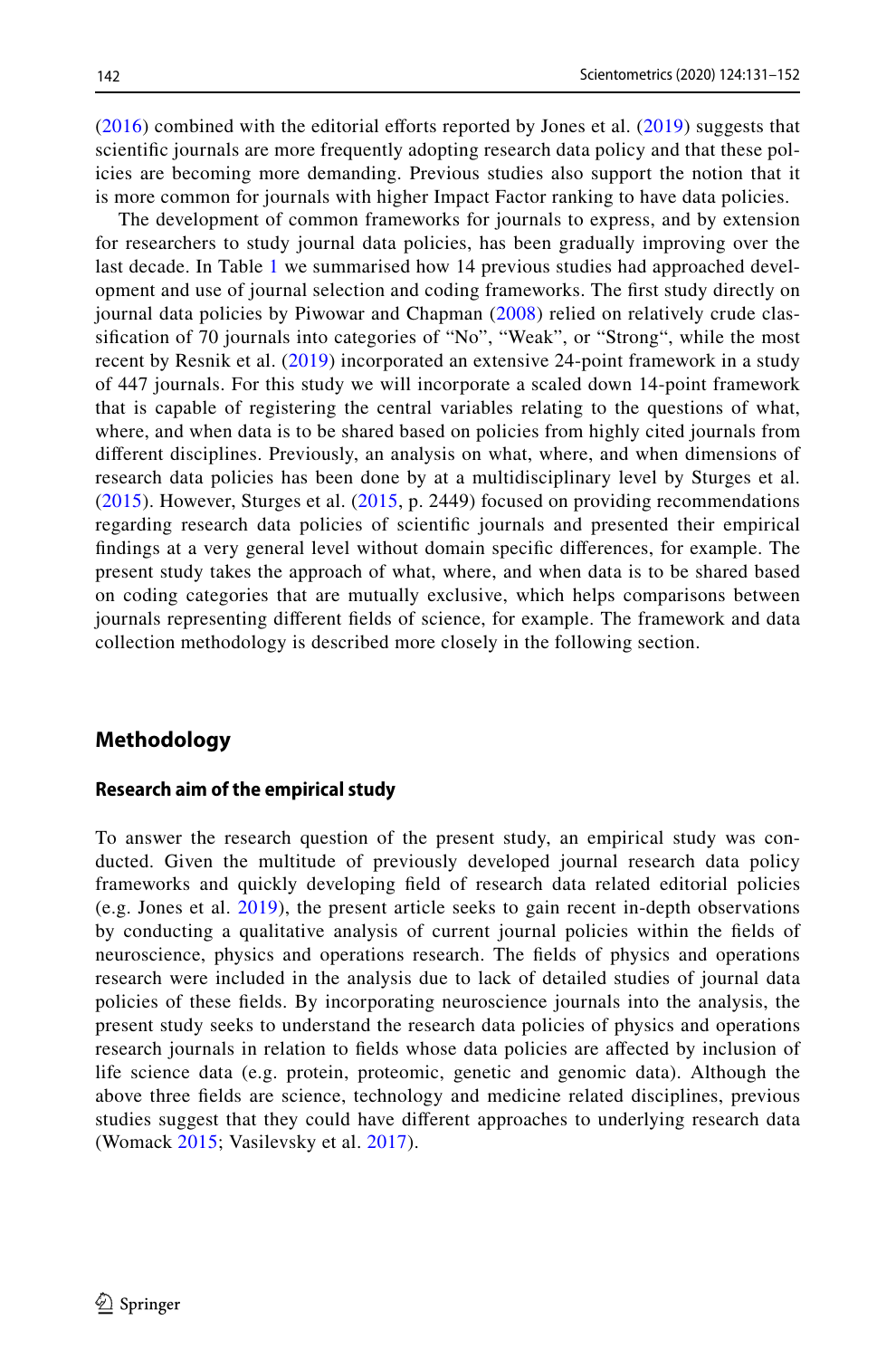Since data collection is a manual process due to the lack of machine-readable policies, the sampling strategy focused on capturing the policies of the most highly cited journals within each discipline, which is a similar approach to many previous studies due to such journals more reliably having an explicit data policy. For selection of journals within the feld of neuroscience, Clarivate Analytics' InCites Journal Citation Reports database was searched using categories of neuroscience and neuroimaging. From the results, journals with the 40 highest Impact Factor (for the year 2017) indicators were extracted for scrutiny of research data policies. Respectively, the selection journals within the feld of physics was created by performing a similar search with the categories of physics, applied; physics, atomic, molecular and chemical; physics, condensed

matter; physics, fuids and plasmas; physics, mathematical; physics, multidisciplinary; physics, nuclear and physics, particles and felds. From the results, journals with the 40 highest Impact Factor indicators were again extracted for scrutiny. Similarly, the 40 journals representing the feld of operations research were extracted by using the search category of operations research and management.

Journal-specifc data policies were sought from journal specifc websites providing journal specifc author guidelines or editorial policies. Within the present study, the examination of journal data policies was done in May 2019. The primary data source was journalspecifc author guidelines. If journal guidelines explicitly linked to the publisher's general policy with regard to research data, these were used in the analyses of the present article. If journal-specifc research data policy, or lack of, was inconsistent with the publisher's general policies, the journal-specifc policies and guidelines were prioritized and used in the present article's data. If journals' author guidelines were not openly available online due to, e.g. accepting submissions on an invite-only basis, the journal was not included in the data of the present article. Also journals that exclusively publish review articles were excluded and replaced with the journal having the next highest Impact Factor indicator so that each set representing the three feld of sciences consisted of 40 journals. The fnal data thus consisted of 120 journals in total.

#### **Data analysis and coding**

The journals' author guidelines and/or editorial policies were examined on whether they take a stance with regard to the availability of the underlying data of the submitted article. The mere explicated possibility of providing supplementary material along with the submitted article was not considered as a research data policy in the present study. Furthermore, the present article excluded source codes or algorithms from the scope of the paper and thus policies related to them are not included in the analysis of the present article. The coding scheme of journal data policies utilized in the present article was created through qualitative analysis the above data by means of constant comparative method (Silverman [2005\)](#page-21-14). Preliminary coding was done incorporating the dimensions of what, where and when (for such analyses of journals' article sharing policies, see Laakso [2014\)](#page-21-15). This preliminary coding was further enhanced through comprehensive data treatment until no new variants of the above dimensions could be inferred from the data. Once the journal research data policy framework of the present study was formed, the entire data was rescrutinized to ensure the consistency of the fndings.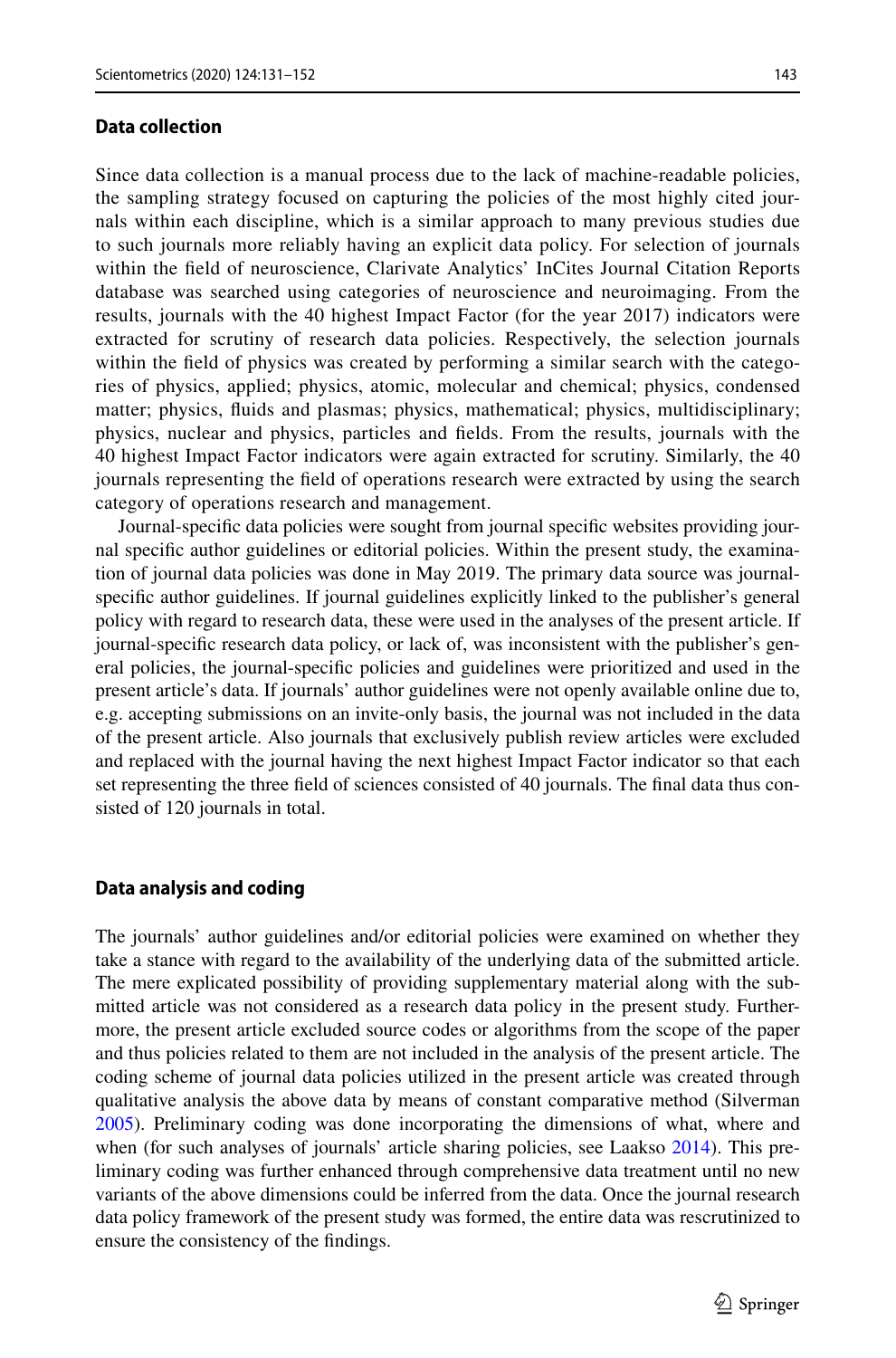#### **Journal research data policy coding framework**

The journal research data policy coding framework derived from the empirical data of this study is presented in Table [2.](#page-15-0) The framework utilises terminology that is further specifed here. The term 'data availability statement available' refers to whether the journal editorial policies required or encouraged the submitting researcher to issue a statement regarding the sharing, or lack thereof, of the primary data underlying the submitted work.

'Public deposition' refers to a scenario where researcher deposits data to a public repository and thus gives the administrative role of the data to the receiving repository. 'Scientifc sharing' refers to a scenario where researcher administers his or her data locally and by request provides it to interested reader. Note that none of the journals examined in the present article required that all data types underlying a submitted work should be deposited into a public data repositories. However, some journals required public deposition of data of specifc types. Within the journal research data policies examined in the present article, these data types are well presented by the Springer Nature policy on "Availability of data, materials, code and protocols" (Springer Nature [2018\)](#page-21-16). These specifc data types included DNA and RNA data; protein sequences and DNA and RNA sequencing data; genetic polymorphisms data; linked phenotype and genotype data; gene expression microarray data; proteomics data; macromolecular structures and crystallographic data for small molecules. Furthermore, the registration of clinical trials in a public repository was also considered as a data type in this study. The term 'specifc data types' used in the custom coding framework of the present study thus refers to above life sciences related data types, including reporting of clinical trials. These data types have community-endorsed public repositories where deposition was most often mandated within the journals' research data policies. The term 'location' refers to whether the journal's data policy provides suggestions or requirements for the repositories or services used to share the underlying data of the submitted works. The category of 'immediate release of data' examines whether the journals' research data policy addresses the timing of publication of the underlying data of submitted works. Note that even though the journals may only encourage public deposition of the data, the editorial processes could be set up so that it leads to either publication of the research data or the research data metadata in conjunction to publishing of the submitted work.

The data of the present article is available at [https://doi.org/10.5281/zenodo.3268351.](https://doi.org/10.5281/zenodo.3268351)

# **Findings**

#### **Research data policies and availability statements**

Research data policies were common within the editorial policies of the neuroscience, physics and operations research journals examined in the present study: from all 120 journals, 92 (c. 77%) had incorporated a research data policy into their editorial processes. Research data policies were most common for journals within neuroscience as 35 (85%) of these journals had a research data policy. Respectively, within the three feld of sciences examined in the present study, they were least common in physics: 26 (65%) of the sampled journals in physics having a research data policy. Editorial processes that incorporated data availability statements were not as common as only 61 (51%) of all studied journals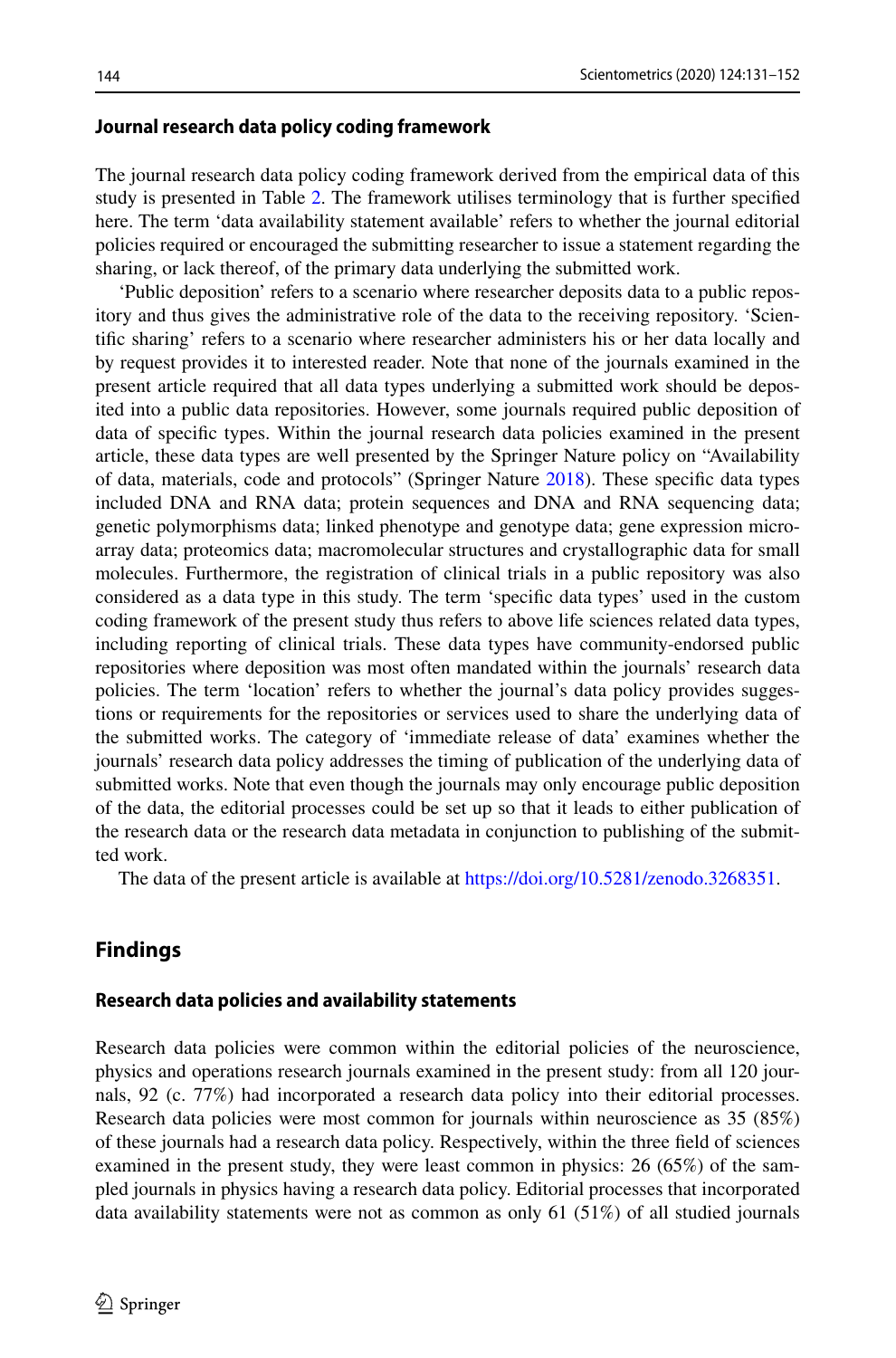required or encouraged such statements. Tables [3](#page-16-0) and [4](#page-16-1) summarise the fndings on implemented research data policies and data availability statements.

#### **Sharing of previously unpublished data**

Within the neuroscience, physics and operations research journals that presented a research data policy, the highest proportion of journals encouraged, but did not require, authors to share their data via public repositories: 12 of the neuroscience, 11 of the physics and 30 of the operations research journals encouraged authors to share their data via public repositories. This total of 53 journals encouraging public deposition of research data constituted c. 58% of all examined journals that included a research data policy in their editorial policy guidelines  $(n=92)$ .

The research data policy of some journals in the fields of neuroscience  $(n=7)$  and physics  $(n=7)$  addressed only specific data types related to life sciences. As stated previously, these included data types such as DNA and RNA data; protein sequences and DNA and RNA sequencing data; genetic polymorphisms data; linked phenotype and genotype data; gene expression microarray data; proteomics data; macromolecular structures, crystallographic data for small molecules and clinical trials data. However, instead of a mere encouragement to publicly share data, these journals required the public deposition of these data types. Furthermore, some journals from neuroscience  $(n=6)$ and physics  $(n=4)$  similarly required the open deposition of the above specific data types and also in addition encouraged open deposition rest of the research data used in the submitted article. These 24 journals that had adopted either one of the above policy types consisted 26% of all journals that presented a research data policy  $(n=92)$ .

The percentage of journals that mandated the sharing of all data types underlying a submitted work was highest in neuroscience. Scientifc sharing of all data, including requirement to publicly deposit the specifc life science related data types, was mandated by 10 of the high impact neuroscience journals. Within the journals of physics, 4 journals similarly required sharing of all underlying data. Respectively, 1 of the high impact journals of operations research required sharing of all data types underlying a submitted work. These most demanding research data policies were similar across the examined disciplines. The policies again explicitly required the open deposition of life science related data types such as DNA and RNA data; protein sequences and DNA and RNA sequencing data; genetic polymorphisms data; linked phenotype and genotype data; gene expression microarray data; proteomics data; macromolecular structures, crystallographic data for small molecules and clinical trials data. Furthermore, also sharing of other data types used in the submitted article was required. For other data types, the requirement to share could be fulflled either via public deposition of data or by giving the data for the scrutiny of any interested reader. This most demanding research data policy type was adopted by c.16% of the examined journals that included a research data policy in their editorial guidelines  $(n=92)$ .

It is important to note that journals who had adopted this last most demanding data policy type represented major commercial publishers, i.e. Elsevier, Sage and Springer Nature (incl. PubMedCentral journals). Within the fndings of the present article, only Springer Nature (incl. PubMedCentral journals) required either public deposition or scientifc sharing of all data in all of their journals examined, whereas Elsevier and Sage had adopted also less-demanding policies in their high impact journals. The four high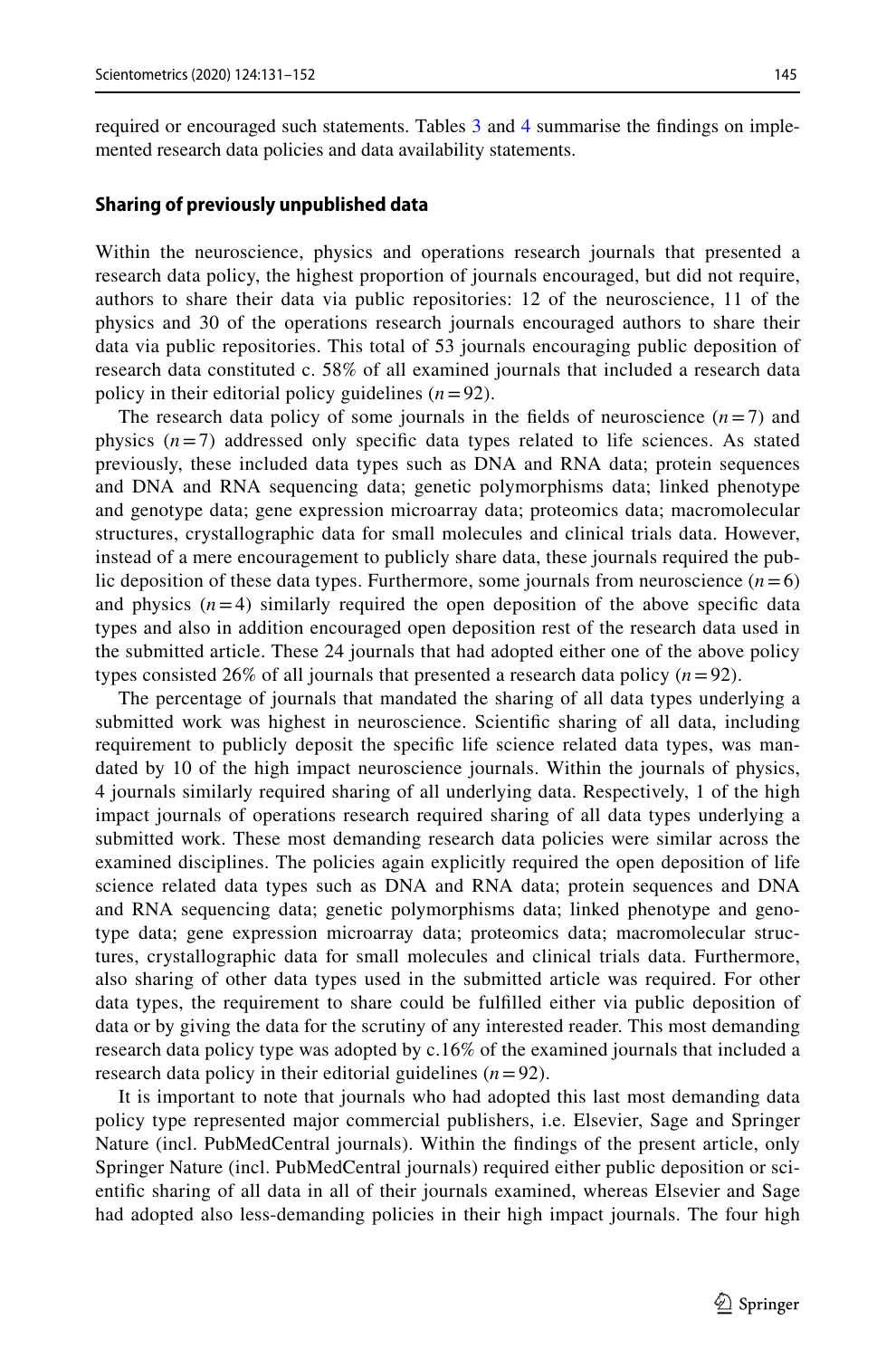<span id="page-15-0"></span>

| <b>Table 2</b> Journal research data policy coding framework |  |
|--------------------------------------------------------------|--|
|--------------------------------------------------------------|--|

| Data points                                                                              | Coding |
|------------------------------------------------------------------------------------------|--------|
| Research data policy                                                                     | Yes/no |
| Data availability statement                                                              | Yes/no |
| Sharing of previously unpublished data                                                   |        |
| Sharing not required or no data policy                                                   | Yes/no |
| Public deposition of data encouraged                                                     | Yes/no |
| Public deposition of specific data types required                                        | Yes/no |
| Public deposition all data encouraged and for specific types required                    | Yes/no |
| Scientific sharing of all data required and public deposition of specific types required | Yes/no |
| Location recommendations or requirements                                                 |        |
| No data policy                                                                           | Yes/no |
| No stated location recommendations                                                       | Yes/no |
| Location recommendations                                                                 | Yes/no |
| Location requirements for specific types                                                 | Yes/no |
| Location recommendations and requirements for specific types                             | Yes/no |
| Immediate release of data                                                                |        |
| No data policy                                                                           | Yes/no |
| Timing of release not addressed                                                          | Yes/no |
| Immediate release on publication required                                                | Yes/no |

Specifc data types refer to life sciences data or reporting of clinical trials

impact journals of physics and the one operations research journal, which had this most demanding research data policy type were all published by Springer Nature.

Figure [1](#page-17-0) summarises the field-specific differences in research data policies with regard to sharing of previously unpublished data.

#### **Location recommendations or requirements**

Whether the scope of the journal included works utilizing data types of DNA and RNA data; protein sequences and DNA and RNA sequencing data; genetic polymorphisms data; linked phenotype and genotype data; gene expression microarray data; proteomics data; macromolecular structures, crystallographic data for small molecules and clinical trials was also afected the where dimension of the research data policies. Journals that published research related to aforementioned data types also required that their deposition into specifc community-endorsed public repositories. It was only with the data type of registering clinical trials that examined journals sometimes did not issue location requirements but mere recommendations. The approach where public deposition of clinical trials data was required but only locations recommendations were made was found exclusively from the neuroscience journals examined in the present study. Within the empirical data of the present study, if a journal research data policy did not address the above data types, only recommendations regarding the services used for data sharing were included in the research data policies.

The examined journals recommended diverse locations for research data sharing, such as discipline specifc repositories, general purpose repositories and data journals. Given the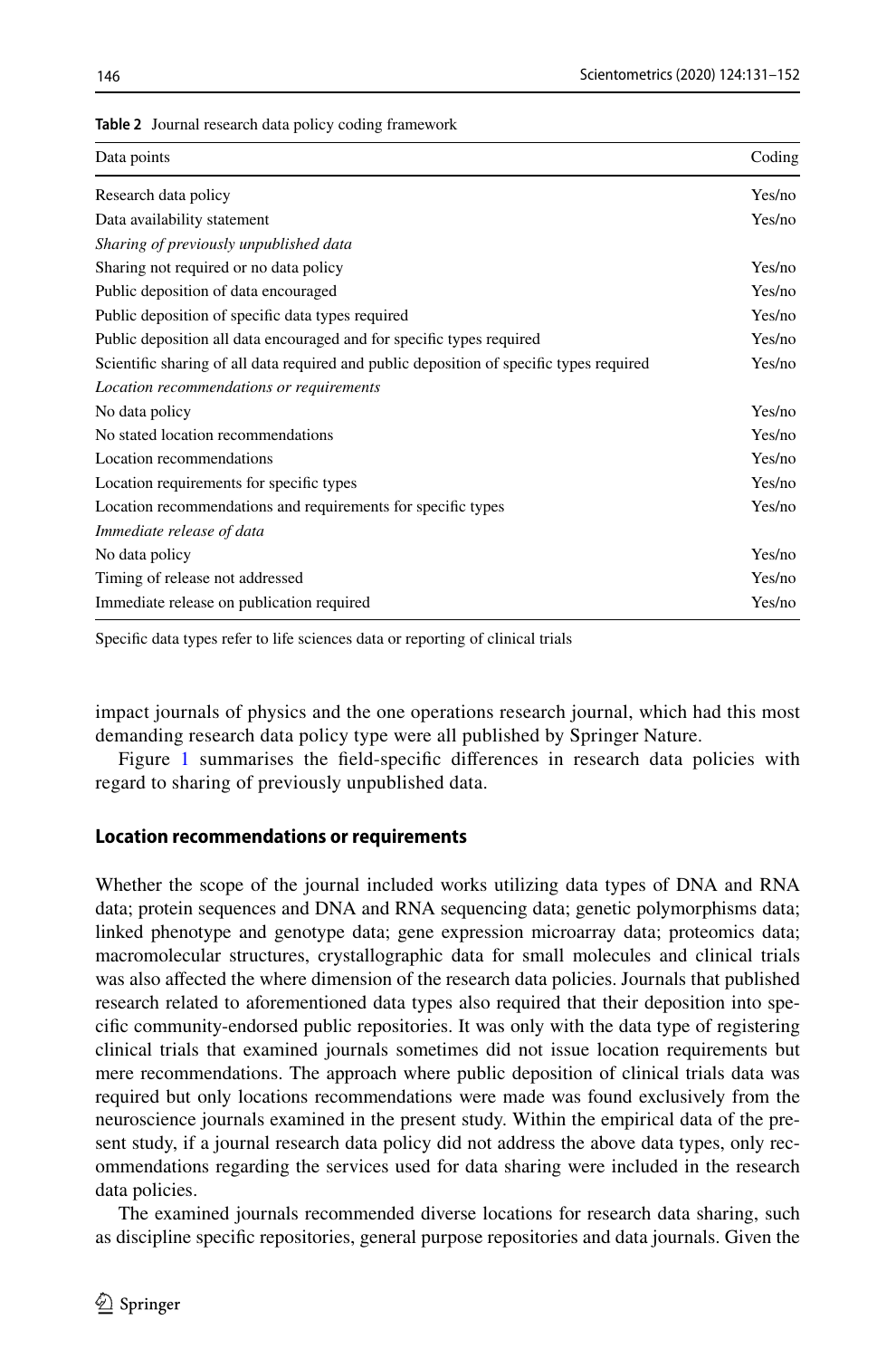<span id="page-16-0"></span>

| <b>Table 3</b> Presence of journal<br>research data policies | Field of science                                                    | Data policy defined No data policy        |  |
|--------------------------------------------------------------|---------------------------------------------------------------------|-------------------------------------------|--|
|                                                              | Neuroscience $(n=40)$                                               | 87.5% (35 journals) 12.5% (5 journals)    |  |
|                                                              | Physics $(n=40)$                                                    | $65\%$ (26 journals) $35\%$ (14 journals) |  |
|                                                              | Operations research $(n=40)$ 77.5% (31 journals) 22.5% (9 journals) |                                           |  |
|                                                              | Total $(n=120)$                                                     | 77% (92 journals) 23% (28 journals)       |  |
|                                                              |                                                                     |                                           |  |

<span id="page-16-1"></span>**Table 4** Presence of data statements as part of editorial processes

| Field of science             | Data availability statements | No data availability statements |
|------------------------------|------------------------------|---------------------------------|
| Neuroscience $(n=40)$        | $55\%$ (22 journals)         | $45\%$ (18 journals)            |
| Physics $(n=40)$             | 37.5% (15 journals)          | $62.5\%$ (25 journals)          |
| Operations research $(n=40)$ | $60\%$ (24 journals)         | $40\%$ (16 journals)            |
| Total $(n=120)$              | $51\%$ (61 journals)         | $49\%$ (59 journals)            |

large variance in approaches, exact codings of location recommendations seemed unfeasible. For example, Springer Nature's ([2019\)](#page-21-16) list of recommended data repositories classifes circa 110 diferent repositories into domain specifc categories. However, three main general approaches were identifed from the altogether 70 journals (c. 58% of all examined 120 journals) including location recommendations in their research data policies. First, 28 (c. 23% of all examined journals) journals had adopted an approach where the main recommendation was a repository supported by the journal platform. Second, 25 journals (c. 21% of all examined journals) had adopted the approach where recommended locations were presented through domain specifc categories listing suitable repositories. Finally, 16 journals (c. 13% of all examined journals) recommended unspecifed public repositories as locations of data sharing.

Figure [2](#page-18-0) summarises the feld-specifc diferences in research data policies with regard to locations for sharing of previously unpublished data.

#### **Policy regarding the release of data**

Figure [3](#page-18-1) summarises the feld-specifc diferences in research data policies with regard to when data should be shared. With regard to timing of sharing the underlying data, the defning factor within research data policies examined in this study appeared to be the editorial processes that were set up so that they lead to publication of the research data in conjunction to publishing of the submitted work. The highest share of journals requiring immediate sharing or, with specifc data types, public deposition on publication, where again within the felds of neuroscience and physics. It is noteworthy that often the journals that published research utilizing aforementioned life science data types often required data bank accession number and clinical trial registration number information to be included already in the manuscripts submitted to the journal.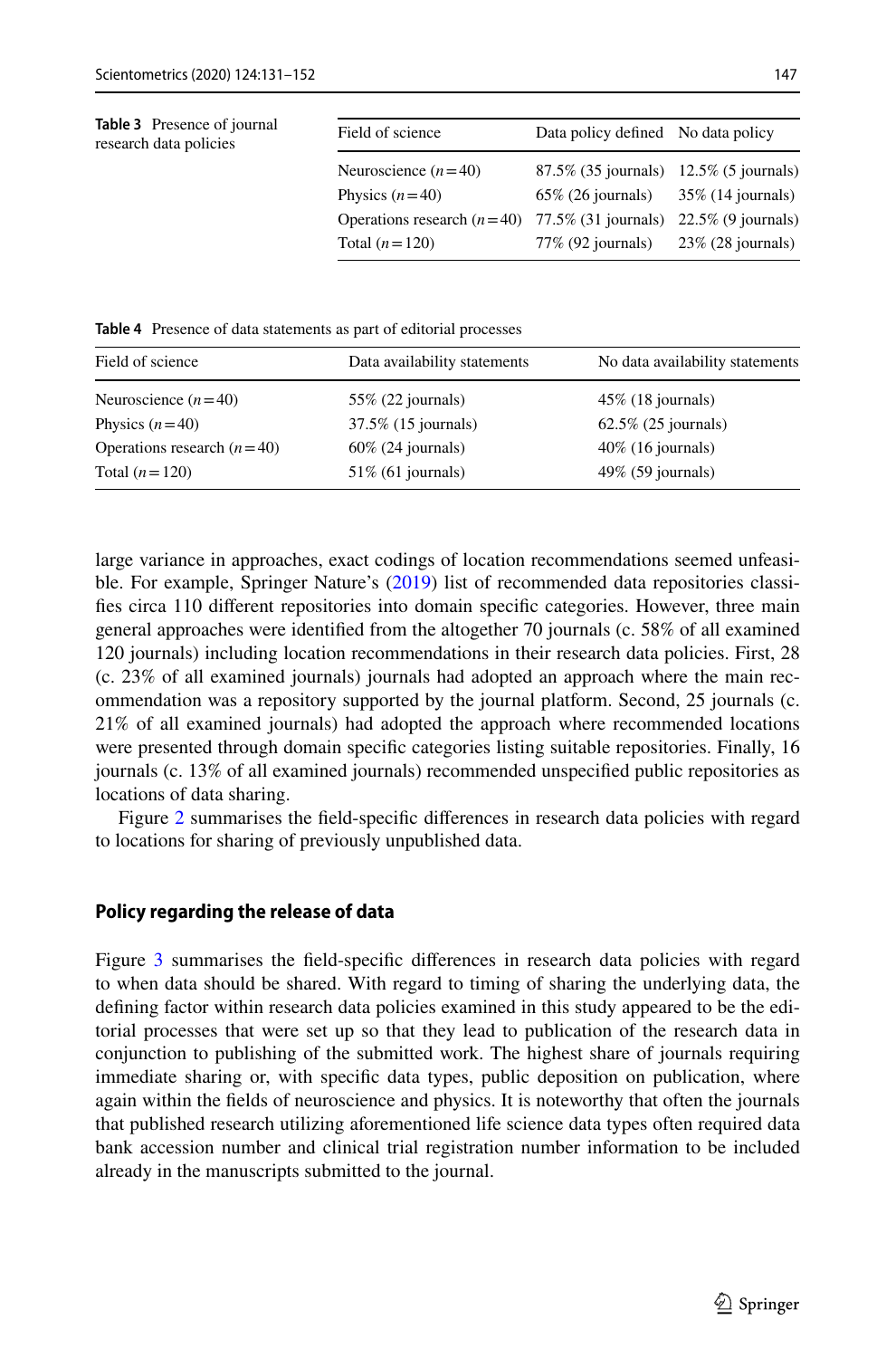

<span id="page-17-0"></span>**Fig. 1** Journal policies on data sharing

# **Discussion**

The literature review revealed that research in this domain has been active over the last two decades with various journal population sampling strategies being employed to gain either deep single-discipline results or results that cut across multiple disciplines. A recurring common theme in both previous research and the study reported on in this article is the unevenness of policies between research disciplines, and surprisingly large shares of journals that still do not have research data policies (e.g. in this study a third of physics journals were found to not have one). Prior longitudinal studies confrm growth in scientifc journals adopting research data policies. From the review, which was summarized in Table [1](#page-3-0), it became clear that many diferent approaches have been used to standardize heterogeneously expressed policies. A trend which goes in tandem with journals increasingly having data sharing policies and also expressing them in a more detailed way, the classifcation frameworks have also become more detailed and intricate over time. While some re-use and iterations of frameworks was found to occur it has been common for studies to design granularity and classifcation criteria to specifcally support the research agenda of a specifc study. Within the fndings of the present study, the requirement of depositing open data to public repositories was given only to data types related to life sciences. This supports the recent tendency (Vasilevsky et al. [2017;](#page-21-8) Resnik et al. [2019](#page-21-1)) to separately code these data types within classifcations examining journal research data policies in felds where they are of relevance and in multidisciplinary studies.

The empirical fndings revealed that one of the most important factors infuencing the dimensions of what, where and when of research data policies was whether the journal's scope included specifc data types related to life sciences which have established methods of sharing through community-endorsed public repositories. As mentioned previously, these specifc data types included DNA and RNA data; protein sequences and DNA and RNA sequencing data; genetic polymorphisms data; linked phenotype and genotype data; gene expression microarray data; proteomics data; macromolecular structures, crystallographic data for small molecules, and clinical trials data. If above data types were included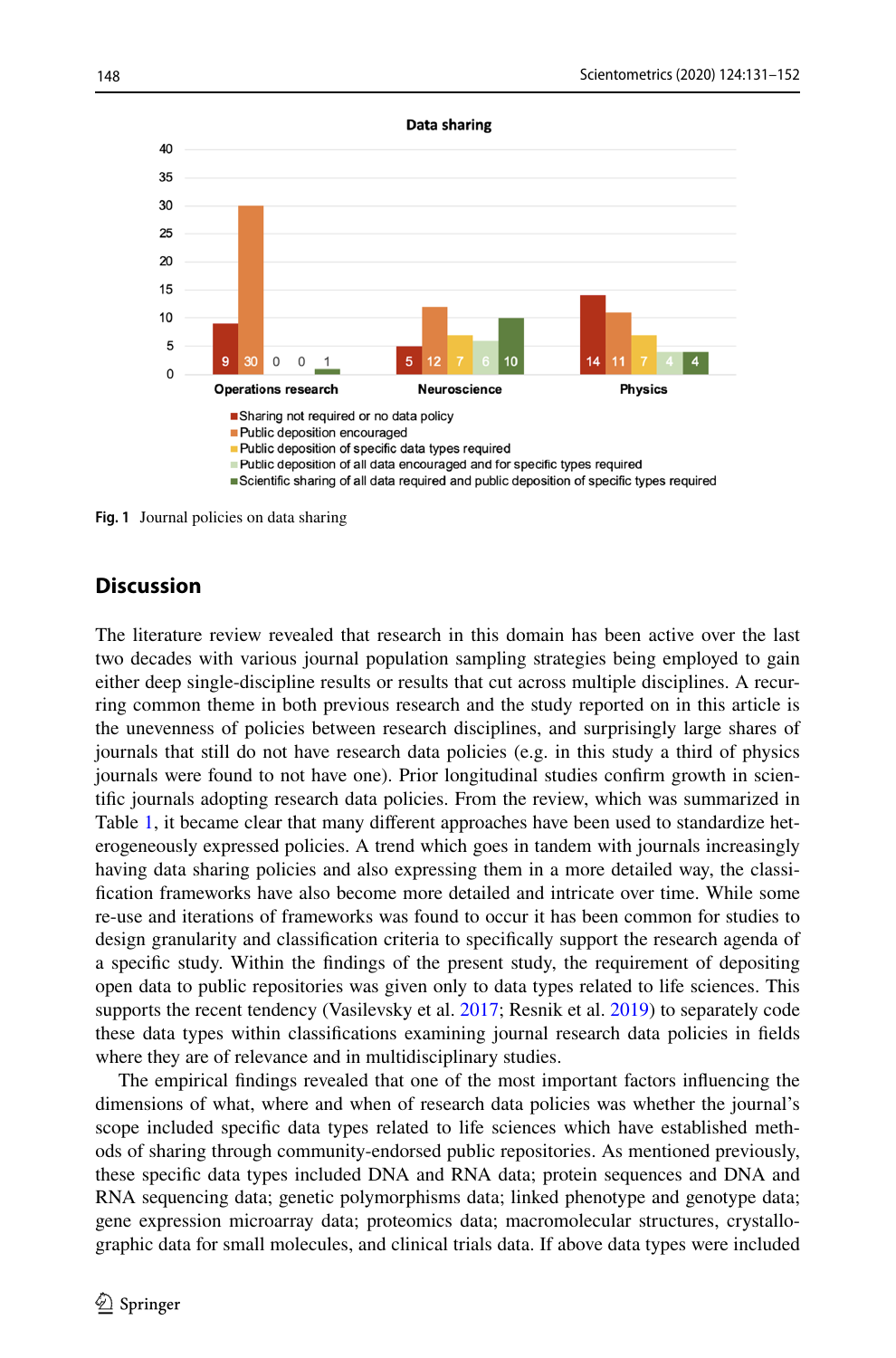

<span id="page-18-0"></span>**Fig. 2** Journal policies on locations of data sharing



<span id="page-18-1"></span>**Fig. 3** Journal policies on when data should be shared

in the scope of the journal, it afected the what dimension so that public deposition of these data types were required whereas most often research data policies only encouraged data sharing through public repositories. Furthermore, if above data types were included in the scope of the journal, the research data policy often mandated the use of specifc community-endorsed repositories, thus afecting the where dimension of research data sharing. Finally, the pertinence of these life sciences related data types also afected the when dimension of data sharing as some journals required data bank accession number and clinical trial registration number information to be included already in the manuscripts submitted to the journal.

Although no prior detailed analyses of research data policies of neuroscience, physics and operations research journals existed, in general the fndings are in line with the prior studies of high impact journals (Vasilevsky et al. [2017](#page-21-8); Resnik et al. [2019](#page-21-1)). The most notable diference between the analysed felds of sciences was that the neuroscience journals,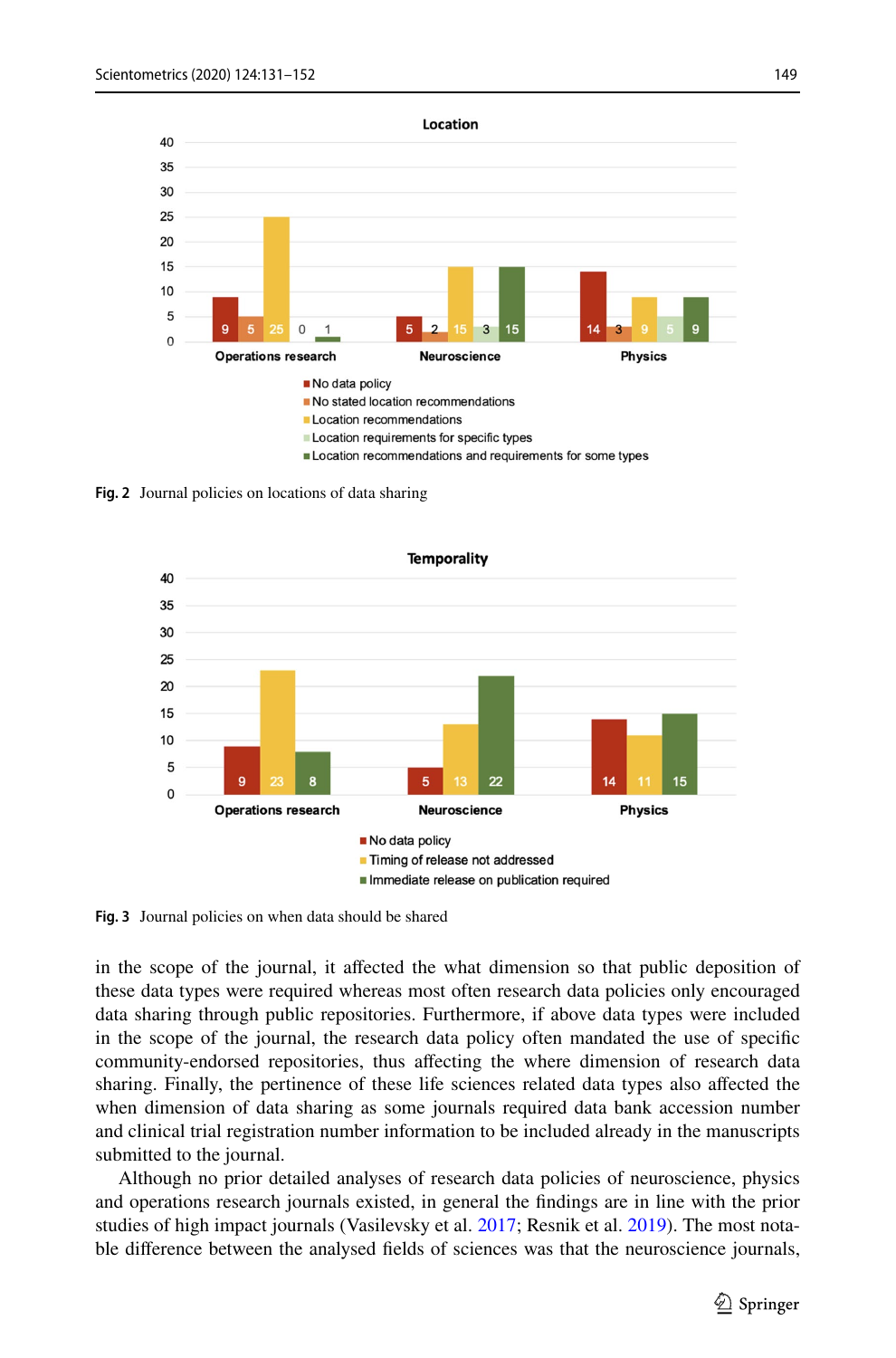being part of life sciences, most often included in their scope specifc data types, which have established methods of sharing through community-endorsed public repositories. This in turn led to more specifc and demanding research data policies than found from the two other felds of sciences examined. The inclusion of these same life science related data types also infuenced research data policies of high impact physics journals, albeit not to the same extent as in neuroscience. As exemplifed in the fndings, these diferences between the felds may diminish over time as publishers are adopting standardized policies across their journals (Jones et al. [2019](#page-20-6)). However, what matters perhaps more is establishing new cultures of open sharing and community-endorsed public repositories around novel specifc data types. This in turn might encourage scientifc journals to move from mere recommendations of data sharing to requiring open deposition of new kinds of data outside of life sciences.

When the custom coding framework created in the present study is compared to recent classifcation frameworks presented by Resnik et al. [\(2019](#page-21-1)) and Vasilevsky et al. [\(2017](#page-21-8)), the following observations can be made. The categorization of data sharing into public deposition and scientifc sharing may be seen as a strength of the present study's classifcation. Even though there are valid limitations to data sharing, such as protecting the identity of participants, public deposition of shared data may be seen to better refect the FAIR principles in data sharing (see Wilkinson et al. [2016](#page-21-3)) than the scenario where researchers themselves administer the scientifc sharing of data. Thus, the above distinction may be seen as benefcial when examining research data policies of scientifc journals. Furthermore, within the present study's coding framework the categories are mutually exclusive, which helps comparisons between journals representing diferent felds of science.

## **Limitations**

This study is limited to the most highly cited journals of each discipline included in Clarivate Analytics' Web of Science database, would the sample selection have been wider the results would likely difer considerably based on indications from earlier research. Furthermore, the present article excluded source codes or algorithms from the scope of the paper and thus policies related to them are not included in the analysis of the present article. It is also important to note that the felds of sciences examined in the present study represented science, technology and medicine related felds. Further studies should be conducted using the policy-coding framework of the present study to examine the research data policies of in social sciences and humanities, for example. This approach would make visible whether journals representing these felds of science encourage data sharing, require public deposition of research data or require scientifc sharing of research data.

## **Conclusion**

Our fndings continue the consistent trend observed by previous research of considerable disciplinary diferences in presence and strength of journal data policies. Publicly deposited open data was found to be a characteristic requirement for neuroscience as part of life sciences, where this concerns in particular deposit of protein, proteomic, genetic, genomic and clinical trial data. For other data types even journals in neuroscience were more lenient in their policies, encouraging or requiring data sharing among researchers but not making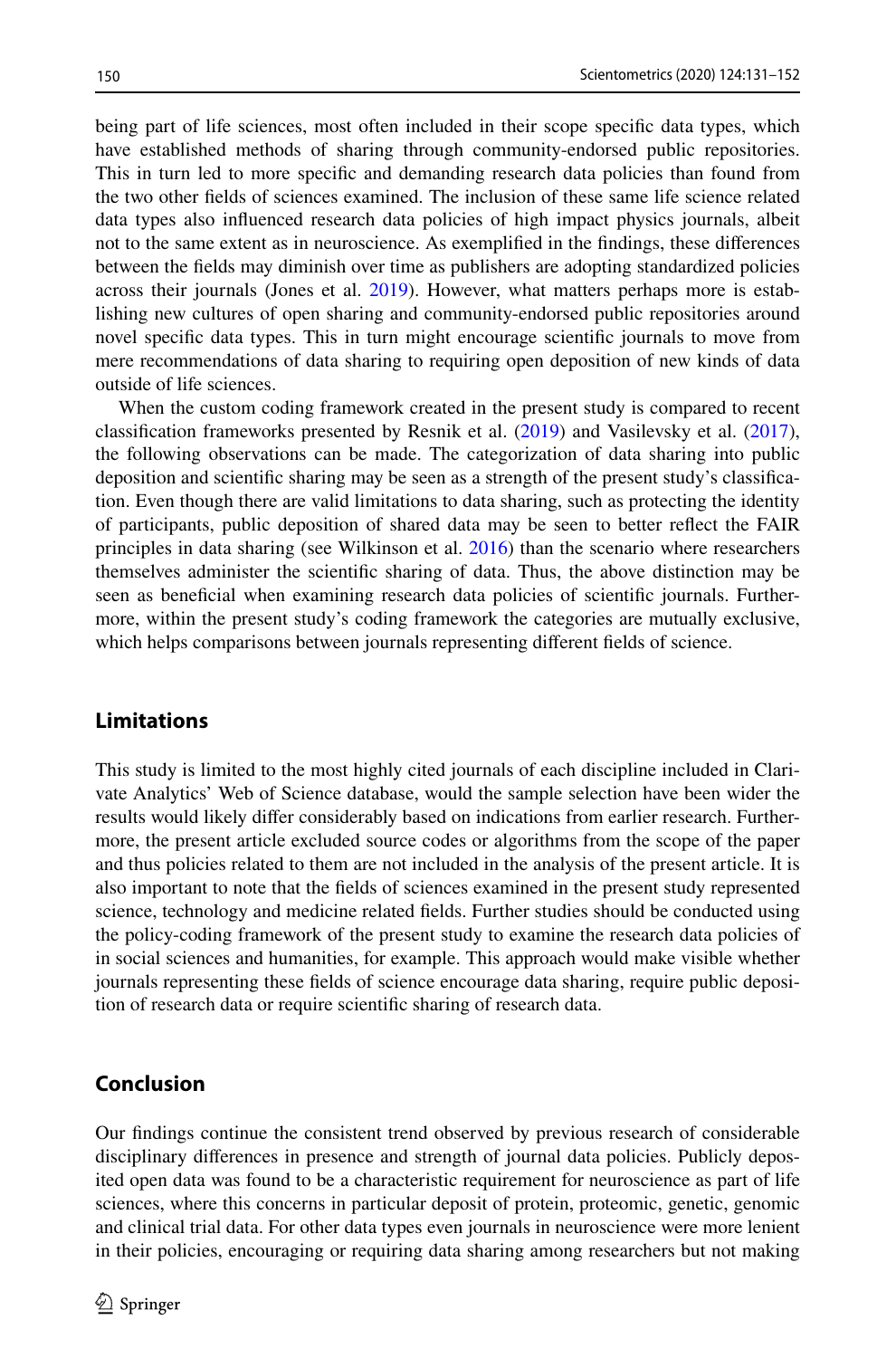it available as open data. In research disciplines where there is no prevalent experiment or data type that many studies make use of, e.g. operations research, the existence of strong and specifc journal data policies is also less prevalent even among the highly-ranked journals in the disciplines. Something which also has an infuence on this is research funder requirements, where life sciences is backed by big funders where many have open science as part of their policies, thus trickling down commonly specifed requirements to the top journals in the discipline.

As part of the data collection process we could observe that the availability and format through which the journal research data policies were expressed were publisher-dependent, e.g. our results corroborate that Springer Nature has already for several years worked towards the publishers journals having policies expressed in a standardized way (Hrynaszkiewicz et al. [2017\)](#page-20-7). It would be useful for future research to include the publisher level in addition to the individual journal level of observation and analysis since there seems to be consolidation happening within several of the large publishers.

**Acknowledgements** Open access funding provided by Aalto University.

**Open Access** This article is licensed under a Creative Commons Attribution 4.0 International License, which permits use, sharing, adaptation, distribution and reproduction in any medium or format, as long as you give appropriate credit to the original author(s) and the source, provide a link to the Creative Commons licence, and indicate if changes were made. The images or other third party material in this article are included in the article's Creative Commons licence, unless indicated otherwise in a credit line to the material. If material is not included in the article's Creative Commons licence and your intended use is not permitted by statutory regulation or exceeds the permitted use, you will need to obtain permission directly from the copyright holder. To view a copy of this licence, visit [http://creativecommons.org/licenses/by/4.0/.](http://creativecommons.org/licenses/by/4.0/)

# **References**

- <span id="page-20-4"></span>Blahous, B., Gorraiz, J., Gumpenberger, C., Lehner, O., & Ulrych, U. (2016). Data policies in journals under scrutiny: Their strength, scope and impact. *Bibliometrie—Praxis Und Forschung*. [https://doi.](https://doi.org/10.5283/bpf.269) [org/10.5283/bpf.269](https://doi.org/10.5283/bpf.269).
- <span id="page-20-5"></span>Castro, E., Crosas, M., Garnett, A., Sheridan, K., & Altman, M. (2017). Evaluating and promoting open data practices in open access journals. *Journal of Scholarly Publishing, 49*(1), 66–88. [https://doi.](https://doi.org/10.3138/jsp.49.1.66) [org/10.3138/jsp.49.1.66](https://doi.org/10.3138/jsp.49.1.66).
- <span id="page-20-3"></span>Crosas, M., Gautier, J., Karcher, S., Kirilova, D., Otalora, G., & Schwartz, A. (2018). *Data policies of highly-ranked social science journals*. SocArXiv Preprint. [https://doi.org/10.31235/osf.io/9h7ay.](https://doi.org/10.31235/osf.io/9h7ay)
- <span id="page-20-0"></span>Dorch, B., Drachen, T., & Ellegaard, O. (2015). The data sharing advantage in astrophysics. *Proceedings of the International Astronomical Union, 11*(A29A), 172–175. [https://doi.org/10.1017/S174392131](https://doi.org/10.1017/S1743921316002696) [6002696.](https://doi.org/10.1017/S1743921316002696)
- <span id="page-20-1"></span>Gherghina, S., & Katsanidou, A. (2013). Data availability in political science journals. *European Political Science, 12*(3), 333–349. [https://doi.org/10.1057/eps.2013.8.](https://doi.org/10.1057/eps.2013.8)
- <span id="page-20-2"></span>Herndon, J., & O'Reilly, R. (2016). Data sharing policies in social sciences academic journals: Evolving expectations of data sharing as a form of scholarly communication. In L. Kellam  $\& K$ . Thompson (Eds.), *Databrarianship: The academic data librarian in theory and practice* (pp. 219–242). Chicago: American Library Association.
- <span id="page-20-7"></span>Hrynaszkiewicz, I., Birukou, A., Astell, M., Swaminathan, S., Kenall, A., & Khodiyar, V. (2017). Standardising and harmonising research data policy in scholary publishing. *International Journal of Digital Curation, 12*(1), 65–71. <https://doi.org/10.2218/ijdc.v12i1.531>.
- <span id="page-20-6"></span>Jones, L., Grant, R., & Hrynaszkiewicz, I. (2019). Implementing publisher policies that inform support and encourage authors to share data: Two case studies. *Insights the UKSG Journal, 32*(1), 1–11. [https://doi.](https://doi.org/10.1629/uksg.463) [org/10.1629/uksg.463.](https://doi.org/10.1629/uksg.463)